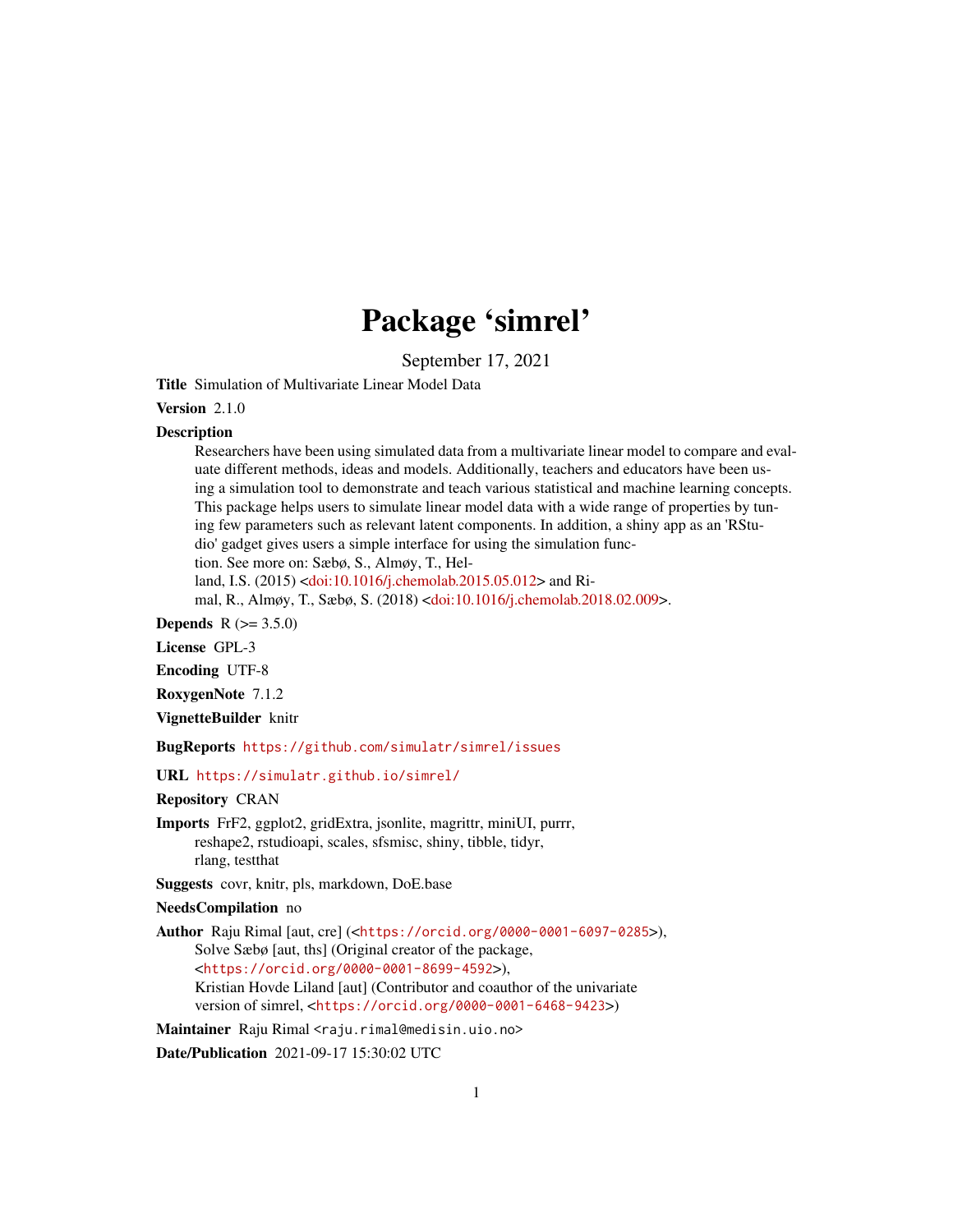# <span id="page-1-0"></span>R topics documented:

|                       |  |  |  |  |  |  |  |  |  |  |  |  | $\mathcal{D}_{\mathcal{L}}$ |
|-----------------------|--|--|--|--|--|--|--|--|--|--|--|--|-----------------------------|
|                       |  |  |  |  |  |  |  |  |  |  |  |  | 3                           |
|                       |  |  |  |  |  |  |  |  |  |  |  |  | 5                           |
|                       |  |  |  |  |  |  |  |  |  |  |  |  | 5                           |
|                       |  |  |  |  |  |  |  |  |  |  |  |  | 6                           |
|                       |  |  |  |  |  |  |  |  |  |  |  |  | $\overline{7}$              |
|                       |  |  |  |  |  |  |  |  |  |  |  |  | $\tau$                      |
| $expect\_subset$ . $$ |  |  |  |  |  |  |  |  |  |  |  |  | 8                           |
|                       |  |  |  |  |  |  |  |  |  |  |  |  | -8                          |
|                       |  |  |  |  |  |  |  |  |  |  |  |  | 9                           |
|                       |  |  |  |  |  |  |  |  |  |  |  |  | $-11$                       |
| msim                  |  |  |  |  |  |  |  |  |  |  |  |  | <sup>12</sup>               |
|                       |  |  |  |  |  |  |  |  |  |  |  |  | 14                          |
|                       |  |  |  |  |  |  |  |  |  |  |  |  | 16                          |
|                       |  |  |  |  |  |  |  |  |  |  |  |  | 17                          |
|                       |  |  |  |  |  |  |  |  |  |  |  |  | -18                         |
|                       |  |  |  |  |  |  |  |  |  |  |  |  | <b>19</b>                   |
|                       |  |  |  |  |  |  |  |  |  |  |  |  | <sup>20</sup>               |
|                       |  |  |  |  |  |  |  |  |  |  |  |  | 21                          |
|                       |  |  |  |  |  |  |  |  |  |  |  |  | 22                          |
|                       |  |  |  |  |  |  |  |  |  |  |  |  | 23                          |
|                       |  |  |  |  |  |  |  |  |  |  |  |  | 24                          |
|                       |  |  |  |  |  |  |  |  |  |  |  |  | 25                          |
|                       |  |  |  |  |  |  |  |  |  |  |  |  |                             |
|                       |  |  |  |  |  |  |  |  |  |  |  |  |                             |
|                       |  |  |  |  |  |  |  |  |  |  |  |  |                             |
|                       |  |  |  |  |  |  |  |  |  |  |  |  | 30                          |

# **Index**

AppSimrel

Simulation of Multivariate Linear Model Data

# Description

Simulation of Multivariate Linear Model Data

# **Usage**

AppSimrel()

# **Value**

No return value, runs the shiny interface for simulation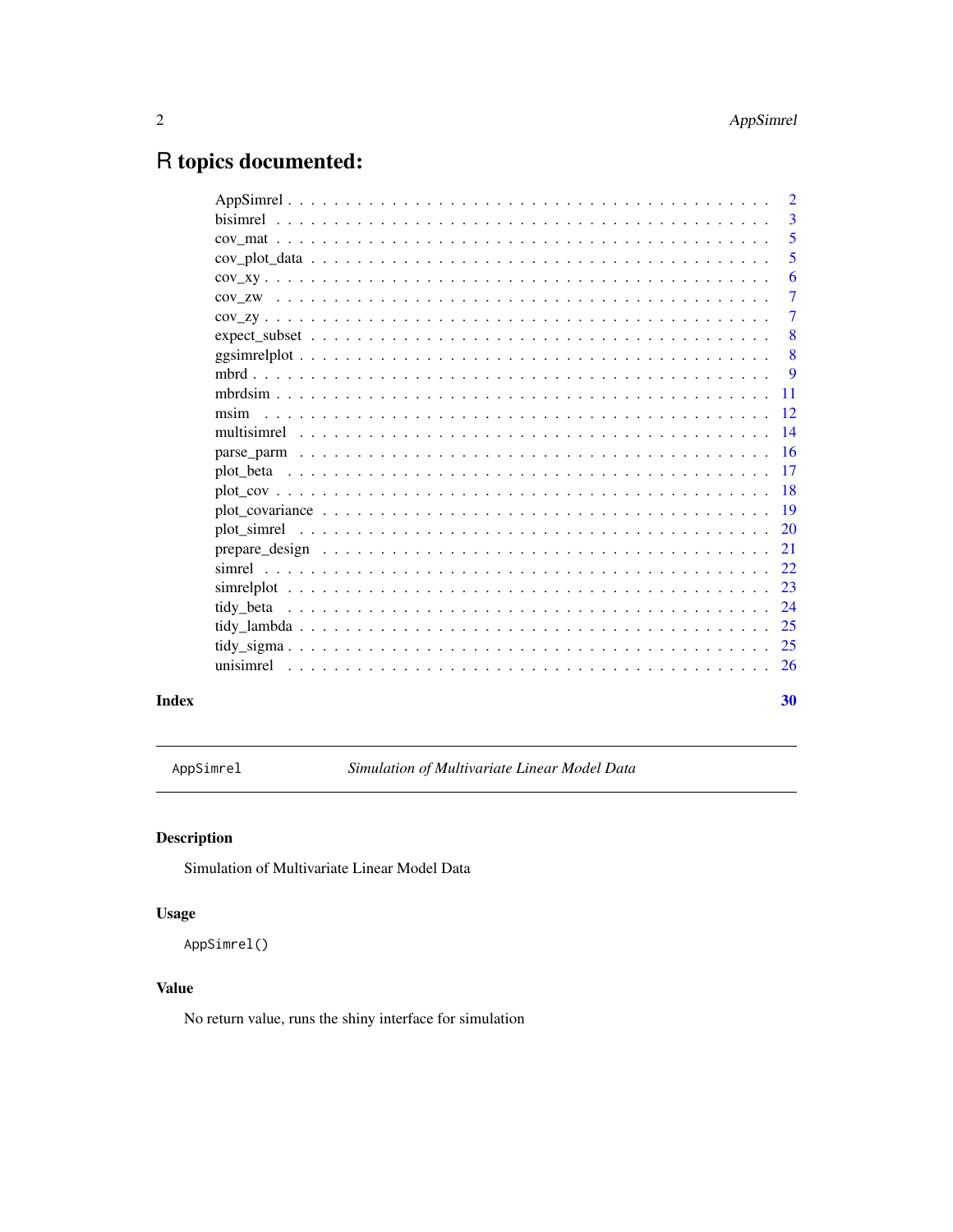<span id="page-2-1"></span><span id="page-2-0"></span>

Simulation of Multivariate Linear Model data with response

# Usage

```
bisimrel(
 n = 50,
 p = 100,q = c(10, 10, 5),
 rho = c(0.8, 0.4),relpos = list(c(1, 2), c(2, 3)),gamma = 0.5,
 R2 = c(0.8, 0.8),ntest = NULL,
 muY = NULL,muX = NULL,sim = NULL)
```
# Arguments

| n              | Number of training samples                                                                                                                    |
|----------------|-----------------------------------------------------------------------------------------------------------------------------------------------|
| p              | Number of x-variables                                                                                                                         |
| q              | Vector of number of relevant predictor variables for first, second and common<br>to both responses                                            |
| rho            | A 2-element vector, unconditional and conditional correlation between y <sub>1</sub> and<br>$y_2$                                             |
| relpos         | A list of position of relevant component for predictor variables. The list contains<br>vectors of position index, one vector or each response |
| gamma          | A declining (decaying) factor of eigen value of predictors $(X)$ . Higher the value<br>of gamma, the decrease of eigenvalues will be steeper  |
| R <sub>2</sub> | Vector of coefficient of determination for each response                                                                                      |
| ntest          | Number of test observation                                                                                                                    |
| muY            | Vector of average (mean) for each response variable                                                                                           |
| muX            | Vector of average (mean) for each predictor variable                                                                                          |
| sim            | A simrel object for reusing parameters setting                                                                                                |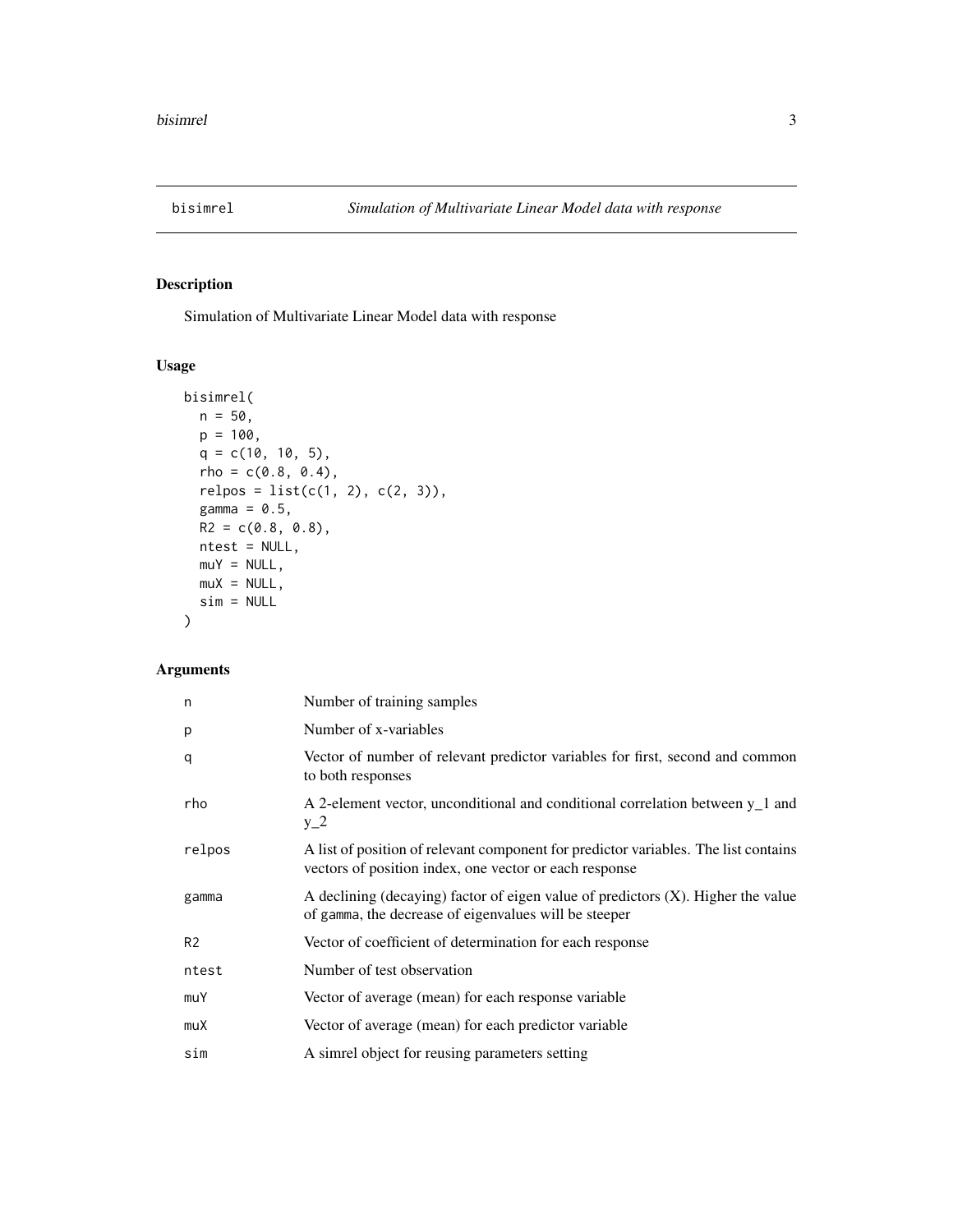#### Value

A simrel object with all the input arguments along with following additional items

| X        | Simulated predictors                                  |
|----------|-------------------------------------------------------|
| Υ        | Simulated responses                                   |
| beta     | True regression coefficients                          |
| beta0    | True regression intercept                             |
| relpred  | Position of relevant predictors                       |
| testX    | <b>Test Predictors</b>                                |
| testY    | <b>Test Response</b>                                  |
| minerror | Minimum model error                                   |
| Rotation | Rotation matrix of predictor $(R)$                    |
| type     | Type of simrel object, in this case <i>bivariate</i>  |
| lambda   | Eigenvalues of predictors                             |
| Sigma    | Variance-Covariance matrix of response and predictors |

#### References

Sæbø, S., Almøy, T., & Helland, I. S. (2015). simrel—A versatile tool for linear model data simulation based on the concept of a relevant subspace and relevant predictors. Chemometrics and Intelligent Laboratory Systems, 146, 128-135.

Almøy, T. (1996). A simulation study on comparison of prediction methods when only a few components are relevant. Computational statistics & data analysis, 21(1), 87-107.

```
sobj <- bisimrel(
  n = 100,p = 10,
  q = c(5, 5, 3),
   rho = c(0.8, 0.4),
   relpos = list(c(1, 2, 3), c(2, 3, 4)),gamma = 0.7,
   R2 = c(0.8, 0.8))
# Regression Coefficients from this simulation
sobj$beta
```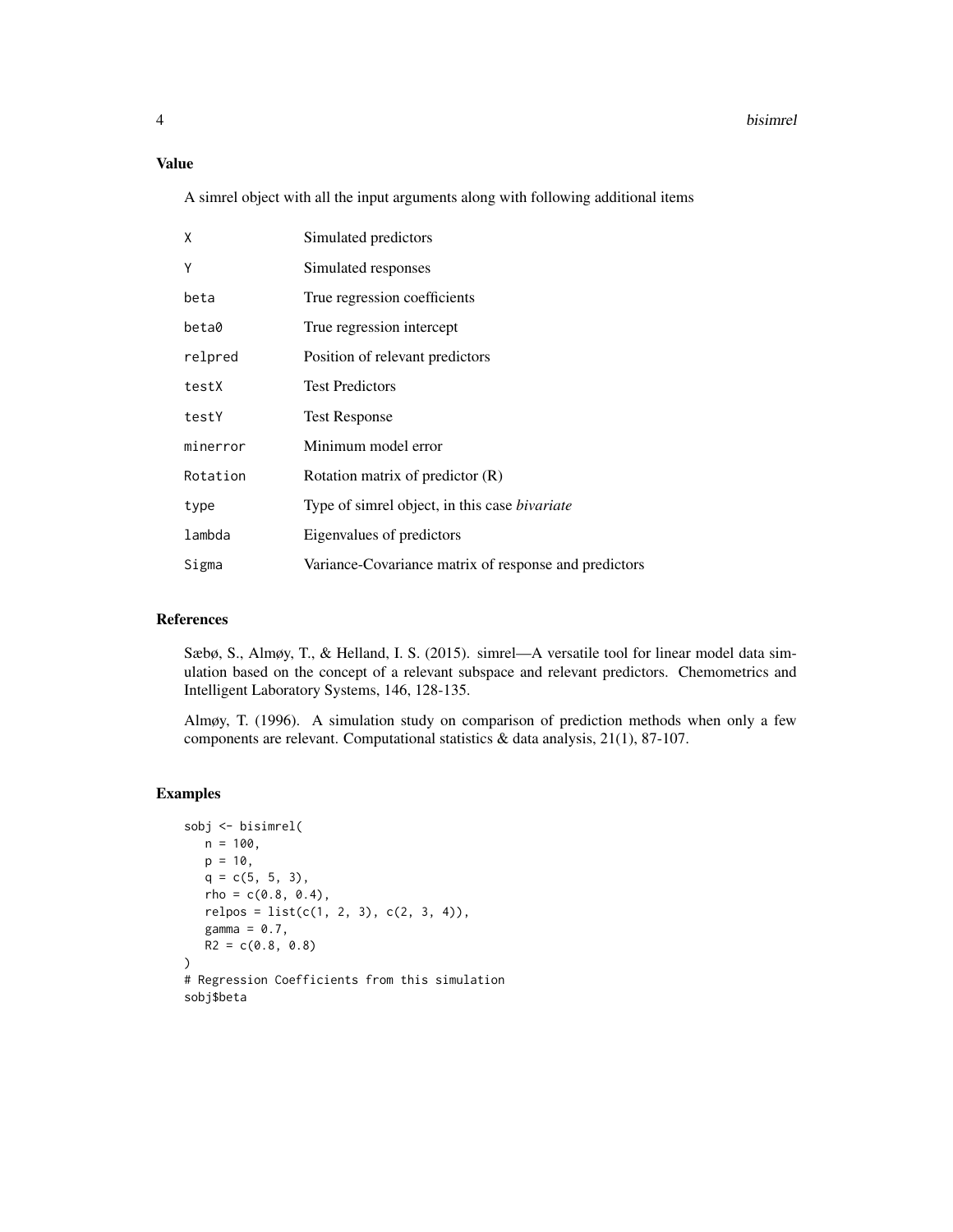<span id="page-4-0"></span>

Extract various sigma matrices

#### Usage

```
cov_mat(obj, which = c("xy", "zy", "zw"), use_population = TRUE)
```
#### Arguments

| obi   | A simrel object                                                                                                          |
|-------|--------------------------------------------------------------------------------------------------------------------------|
| which | A character string to specify which covariance matrix to extract, possible values<br>are " $xy$ ", " $zy$ " and " $zw$ " |
|       | use_population A boolean whether to use compute population values or to estimate from sample                             |

#### Value

A matrix of covariances with column equals to the number of response and row equals to the number of predictors

# Examples

```
set.seed(1983)
sobj <- multisimrel()
cov_mat(sobj, which = "xy", use_population = TRUE)
cov_mat(sobj, which = "xy", use_population = FALSE)
```

| cov_plot_data | Prepare data for Plotting Covariance Matrix |
|---------------|---------------------------------------------|
|---------------|---------------------------------------------|

# Description

Prepare data for Plotting Covariance Matrix

#### Usage

```
cov_plot_data(sobj, type = "relpos", ordering = TRUE, facetting = TRUE)
```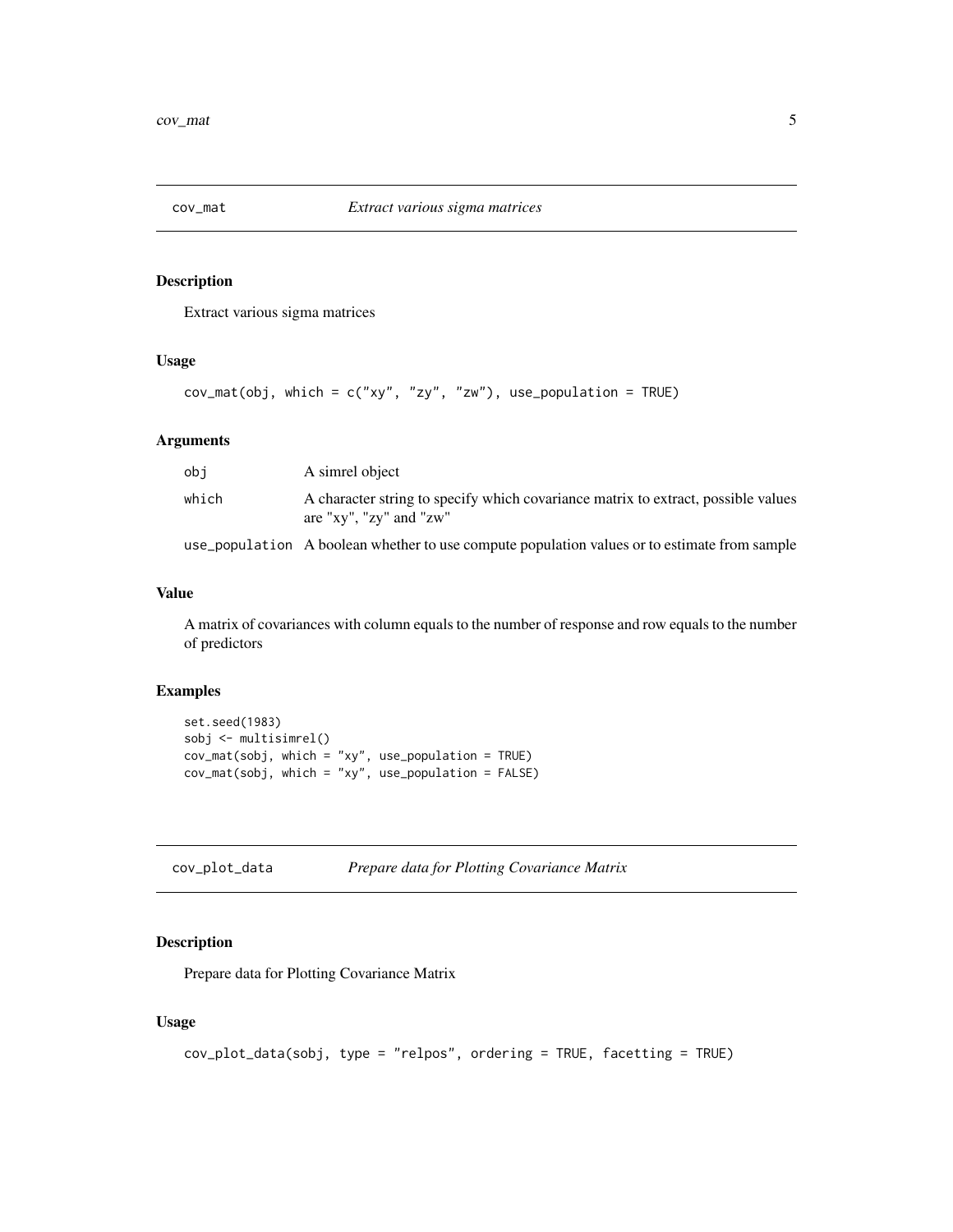#### <span id="page-5-0"></span>Arguments

| sobi      | A simrel object                                                                                                                                                  |
|-----------|------------------------------------------------------------------------------------------------------------------------------------------------------------------|
| type      | Type of covariance matrix - can take two values relpos for relevant position of<br>principal components and relation of relevant position of predictor variables |
| ordering  | TRUE for ordering the covariance for block diagonal display                                                                                                      |
| facetting | TRUE for facetting the predictor and response space. FALSE will give a single<br>facet plot                                                                      |

# Value

A data frame with covariances and related values based on type argument that is ready to plot

#### Examples

sobj <- simrel(n = 100, p = 10, q = c(4, 5), relpos = list(c(1, 2, 3), c(4, 6, 7)), m = 3,  $R2 = c(0.8, 0.7)$ , ypos = list(c(1, 3), 2), gamma = 0.7, type = "multivariate") head(cov\_plot\_data(sobj))

cov\_xy *Covariance between X and Y*

#### Description

Covariance between X and Y

#### Usage

cov\_xy(obj, use\_population = TRUE)

# Arguments

obj A simrel object

use\_population A boolean to specify wheather to use population or sample

# Value

A covariance matrix of X and Y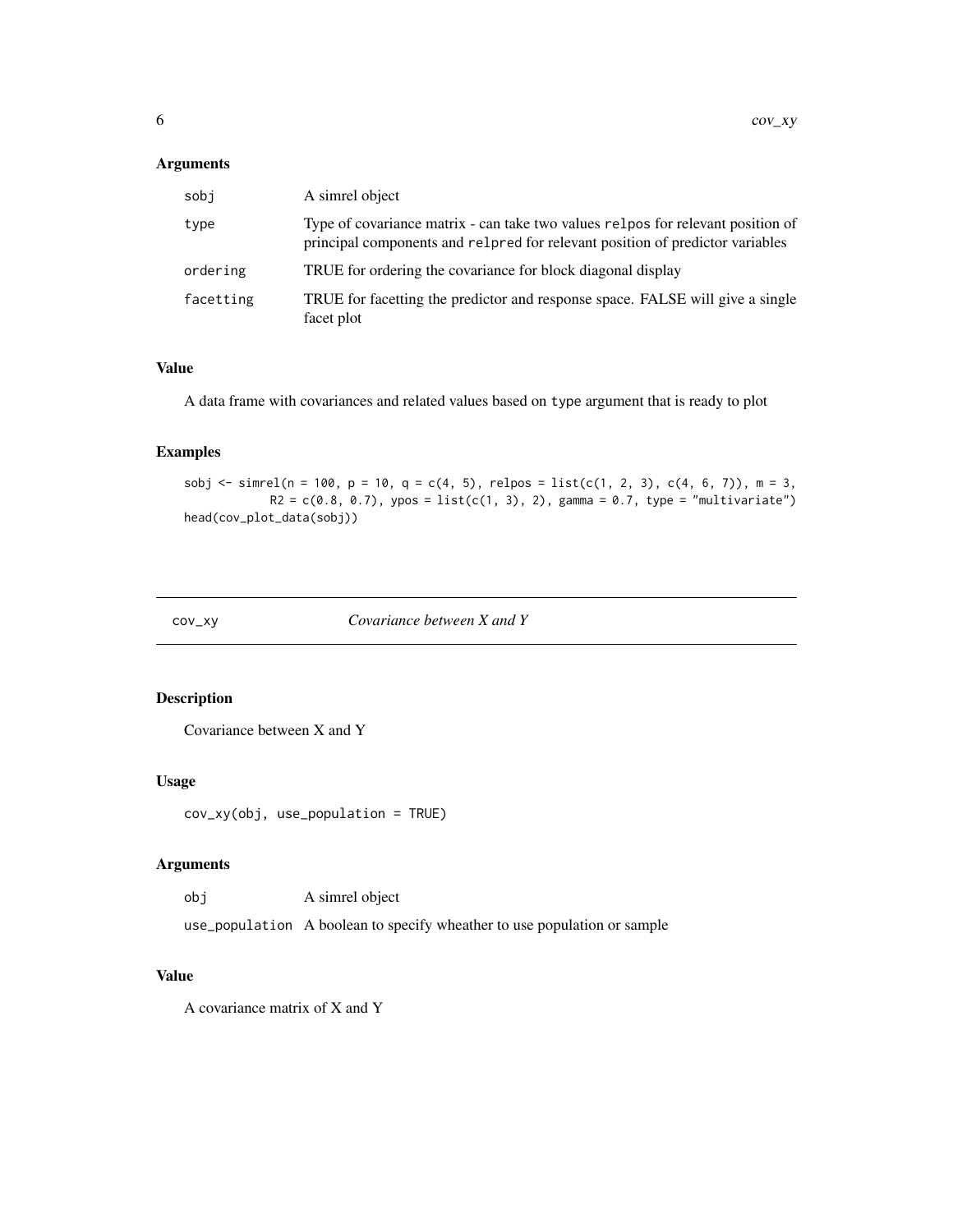<span id="page-6-0"></span>

Helper Functions

# Usage

cov\_zw(obj)

# Arguments

obj A simrel object

#### Value

A covariance matrix of Z and W

# cov\_zy *Covariance between Z and Y*

# Description

Covariance between Z and Y

# Usage

cov\_zy(obj, use\_population = TRUE)

# Arguments

obj A simrel object

use\_population A boolean to specify wheather to use population or sample

# Value

A covariance matrix of Z and Y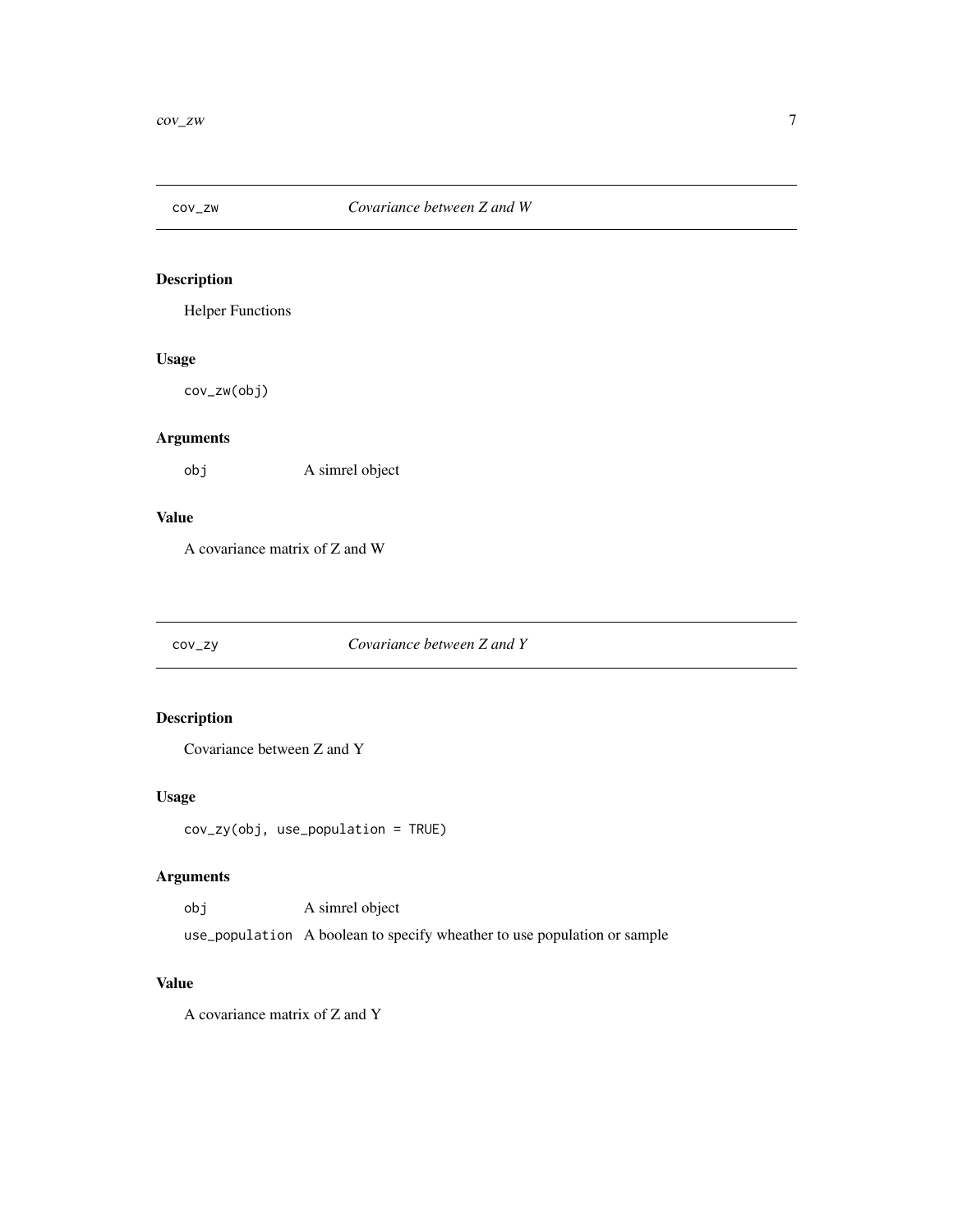<span id="page-7-0"></span>

Extra test functions

#### Usage

```
expect_subset(
 object,
 expected,
 info = NULL,
 label = NULL,expected.label = NULL
)
```
# Arguments

| object   | object to test                                                                           |
|----------|------------------------------------------------------------------------------------------|
| expected | Expected value                                                                           |
| info     | extra information to be included in the message (useful when writing tests in<br>loops). |
| label    | object label. When 'NULL', computed from deparsed object.                                |
|          | expected.label Equivalent of 'label' for shortcut form.                                  |

# Value

Returns the object itself if expected value is found in the object as a subset else return Error

# Examples

```
expect_subset(c(1, 2, 3, 4, 5), c(2, 4, 5))
```

| ggsimrelplot | Simulation Plot with ggplot: The true beta, relevant component and |  |  |
|--------------|--------------------------------------------------------------------|--|--|
|              | eigen structure                                                    |  |  |

# Description

Simulation Plot with ggplot: The true beta, relevant component and eigen structure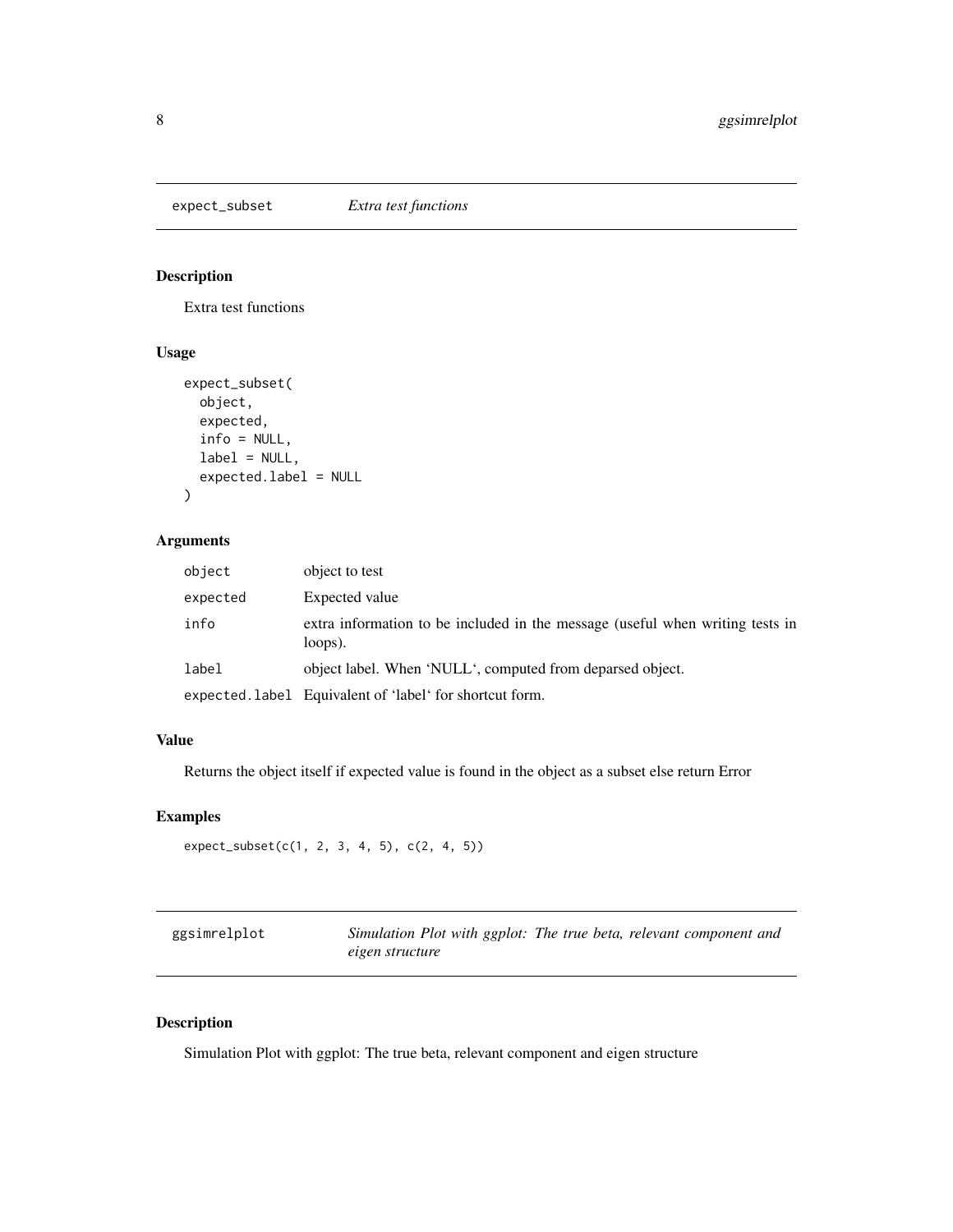<span id="page-8-0"></span>mbrd 99 September 2008 and 2008 and 2008 and 2008 and 2008 and 2008 and 2008 and 2008 and 2008 and 2008 and 20

# Usage

```
ggsimrelplot(
  obj,
  ncomp = min(obj$p, obj$n, 20),
 which = 1L:3L,
  layout = NULL,
 print.cov = FALSE,
 use_population = TRUE
\mathcal{L}
```
#### Arguments

| obi       | A simrel object                                                                                               |
|-----------|---------------------------------------------------------------------------------------------------------------|
| ncomp     | Number of components to plot                                                                                  |
| which     | A character indicating which plot you want as output, it can take TrueBeta,<br>RelComp and EstRelComp         |
| lavout    | A layout matrix of how to layout multiple plots                                                               |
| print.cov | Output estimated covariance structure                                                                         |
|           | use_population Logical, TRUE if population values should be used and FALSE if sample values<br>should be used |

# Value

A list of plots

#### Examples

```
sim.obj <- simrel(n = 100, p = 16, q = c(3, 4, 5),
  relpos = list(c(1, 2), c(3, 4), c(5, 7)), m = 5,ypos = list(c(1, 4), 2, c(3, 5)), type = "multivariate",
  R2 = c(0.8, 0.7, 0.9), gamma = 0.8)
ggsimrelplot(sim.obj, layout = matrix(c(2, 1, 3, 1), 2))
ggsimrelplot(sim.obj, which = c(1, 2), use\_population = TRUE)ggsimrelplot(sim.obj, which = c(1, 2), use_population = FALSE)
ggsimrelplot(sim.obj, which = c(1, 3), layout = matrix(c(1, 2), 1))
```
mbrd *Function to create MBR-design.*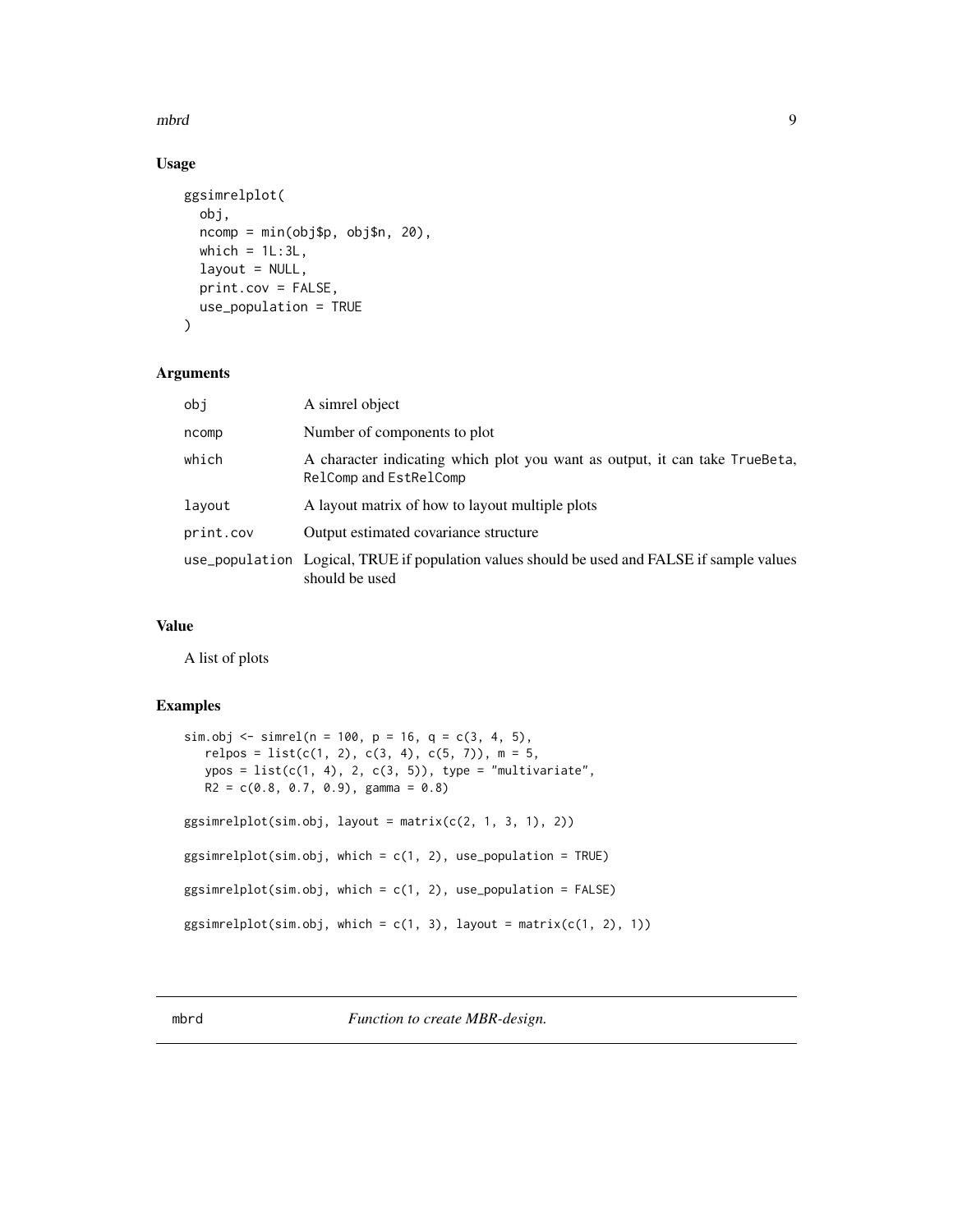Function to create multi-level binary replacement (MBR) design (Martens et al., 2010). The MBR approach was developed for constructing experimental designs for computer experiments. MBR makes it possible to set up fractional designs for multi-factor problems with potentially many levels for each factor. In this package it is mainly called by the mbrdsim function.

#### Usage

```
mbrd(
  12 levels = c(2, 2),fraction = 0,
  gen = NULL,
  fnames1 = NULL,
  fnames2 = NULL\lambda
```
#### Arguments

| 121evels | A vector indicating the number of log2-levels for each factor. E.g. $c(2,3)$<br>means 2 factors, the first with $2^2 = 4$ levels, the second with $2^3 = 8$ levels |
|----------|--------------------------------------------------------------------------------------------------------------------------------------------------------------------|
| fraction | Design fraction at bit-level. Full design: fraction=0, half-fraction: fraction=1,<br>and so on                                                                     |
| gen      | list of generators at bit-factor level. Same as generators in function FrF2.                                                                                       |
| fnames1  | Factor names of original multi-level factors (optional).                                                                                                           |
| fnames2  | Factor names at bit-level (optional).                                                                                                                              |

#### Details

The MBR design approach was developed for designing fractional designs in multi-level multifactor experiments, typically computer experiments. The basic idea can be summarized in the following steps: 1) Choose the number of levels  $L$  for each multi-level factor as a multiple of 2, that is  $L \in \{2, 4, 8, ...\}$ . 2) Replace any given multi-level factor by a set of  $ln(L)$  two-level "bit factors". The complete bit-factor design can then by expressed as a  $2^K$  design where K is the total number of bit-factors across all original multi-level factors. 3) Choose a fraction level P defining av fractional design  $2^{(K-P)}$  (see e.g. Montgomery, 2008) as for regular two-levels factorial designs. 4) Express the reduced design in terms of the original multi-level factors.

#### Value

| BitDesign | The design at bit-factor level (inherits from FrF2). Function design. $info()$                            |
|-----------|-----------------------------------------------------------------------------------------------------------|
|           | can be used to get extra design info of the bit-design, and plot for plotting of<br>the bit-level design. |
|           |                                                                                                           |
| Design    | The design at original factor levels, non-randomized.                                                     |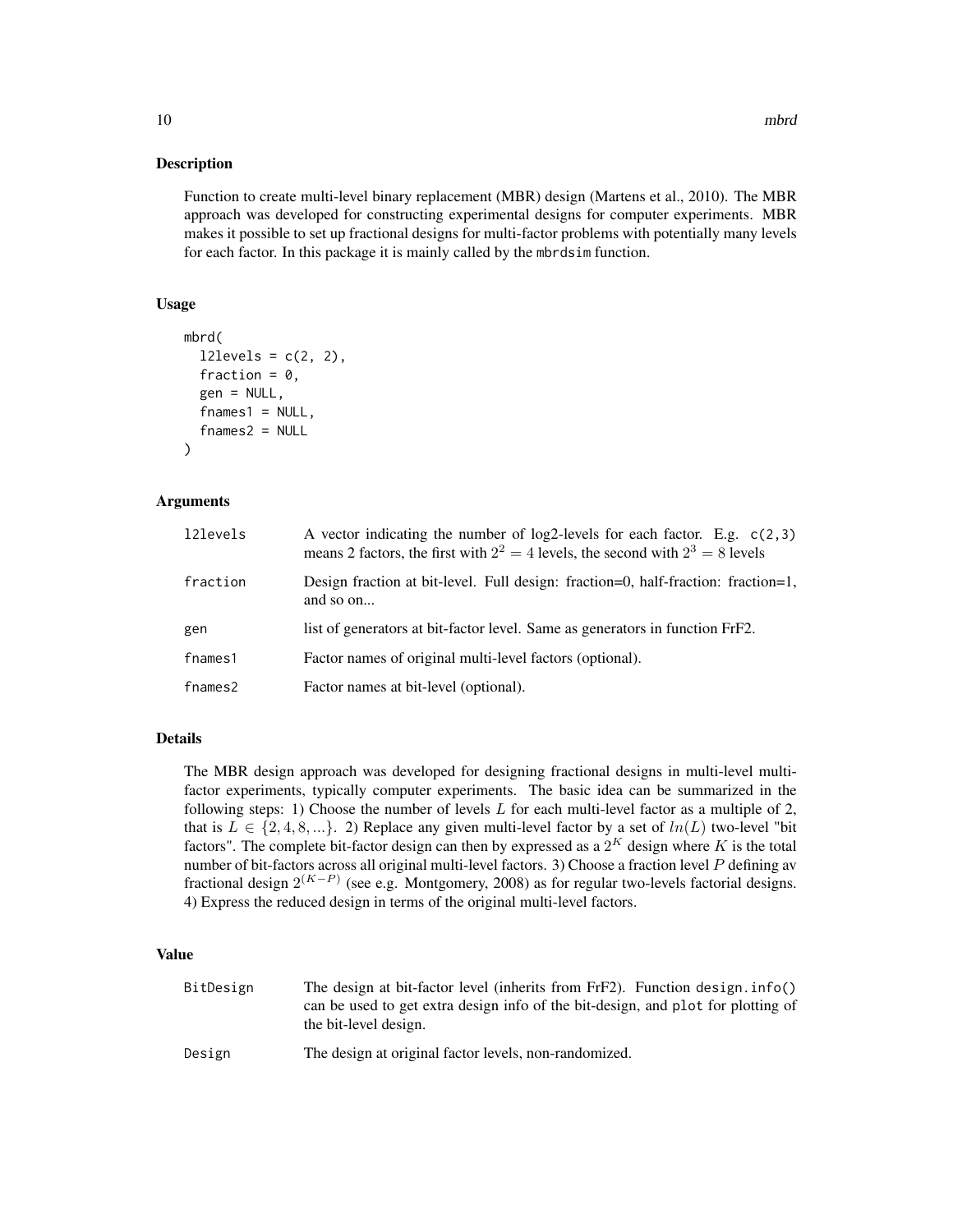#### <span id="page-10-0"></span>mbrdsim and the contract of the contract of the contract of the contract of the contract of the contract of the contract of the contract of the contract of the contract of the contract of the contract of the contract of th

#### References

Martens, H., Måge, I., Tøndel, K., Isaeva, J., Høy, M. and Sæbø, S., 2010, Multi-level binary replacement (MBR) design for computer experiments in high-dimensional nonlinear systems, *J, Chemom*, 24, 748–756.

Montgomery, D., *Design and analysis of experiments*, John Wiley & Sons, 2008.

# Examples

```
#Two variables with 8 levels each (2^3=8), a half-fraction design.
res \leq mbrd(c(3,3), fraction=1, gen=list(c(1,4)))
#plot(res$Design, pch=20, cex=2, col=2)
#Three variabler with 8 levels each, a 1/16-fraction.
res \leftarrow \text{mbrd}(c(3,3,3), fraction=4)#library(rgl)
#plot3d(res$Design,type="s",col=2)
```
mbrdsim *A function to set up a design for a given set of factors with their specific levels using the MBR-design method.*

#### **Description**

The multi-level binary replacement (MBR) design approach is used here in order to facilitate the investigation of the effects of the data properties on the performance of estimation/prediction methods. The mbrdsim function takes as input a list containing a set of factors with their levels. The output is an MBR-design with the combinations of the factor levels to be run.

# Usage

```
mbrdsim(simlist, fraction, gen = NULL)
```
#### Arguments

| simlist  | A named list containing the levels of a set of (multi-level) factors.                                                                                                                                              |
|----------|--------------------------------------------------------------------------------------------------------------------------------------------------------------------------------------------------------------------|
| fraction | Design fraction at bit-level. Full design: fraction=0, half-fraction: fraction=1,<br>and so on.                                                                                                                    |
| gen      | Generators for the fractioning at the bit level. Default is NULL for which the<br>generators are chosen automatically by the FrF2 function. See documentation<br>of FrF2 for details on how to set the generators. |

#### Value

| BitDesign | The design at bit-factor level. The object is of class design, as output from FrF2. |
|-----------|-------------------------------------------------------------------------------------|
|           | Function design.info() can be used to get extra design info of the bit-design. The  |
|           | bit-factors are named.numbered if the input factor list is named.                   |
| Design    | The design at original factor level, non-randomized. The factors are named if       |
|           | the input factor list is named.                                                     |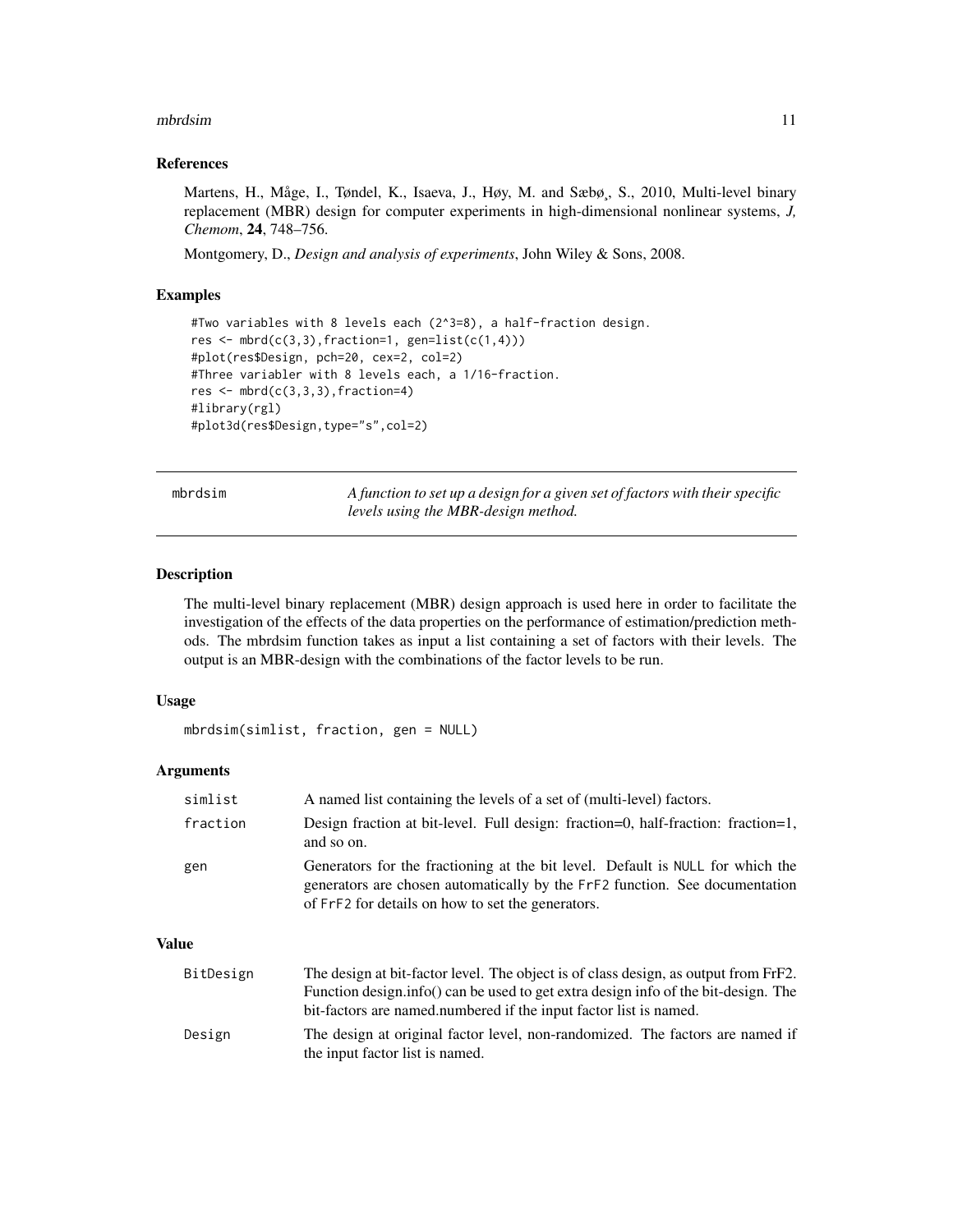#### <span id="page-11-0"></span>Author(s)

Solve Sæbø

# References

Martens, H., Måge, I., Tøndel, K., Isaeva, J., Høy, M. and Sæbø,, S., 2010, Multi-level binary replacement (MBR) design for computer experiments in high-dimensional nonlinear systems, *J, Chemom*, 24, 748–756.

#### Examples

```
# Input: A list of factors with their levels (number of levels must be a multiple of 2).
## Simrel Parameters ----
sim_list <- list(
 p = c(20, 150),
 gamma = seq(0.2, 1.1, length.out = 4),relpos = list(list(c(1, 2, 3), c(4, 5, 6)), list(c(1, 5, 6), c(2, 3, 4))),R2 = list(c(0.4, 0.8), c(0.8, 0.8)),ypos = list(list(1, c(2, 3)), list(c(1, 3), 2))
)
## 1/8 fractional Design ----
dgn <- mbrdsim(sim_list, fraction = 3)
design <- cbind(
 dgn[["Design"]],
 q = \text{lapply(dgn[["Design"]][, "p"], function(x) rep(x/2, 2)),type = "multivariate",
 n = 100,ntest = 200,
 m = 3,
 eta = 0.6\mathcal{L}## Simulation ----
sobj <- apply(design, 1, function(x) do.call(simrel, x))
names(sobj) <- paste0("Design", seq.int(sobj))
# Info about the bit-design including bit-level aliasing (and resolution if \code{gen = NULL})
if (requireNamespace("DoE.base", quietly = TRUE)) {
 dgn <- mbrdsim(sim_list, fraction = 3)
 DoE.base::design.info(dgn$BitDesign)
}
```
msim *Simulation of Multivariate Linear Model Data*

#### Description

Simulation of Multivariate Linear Model Data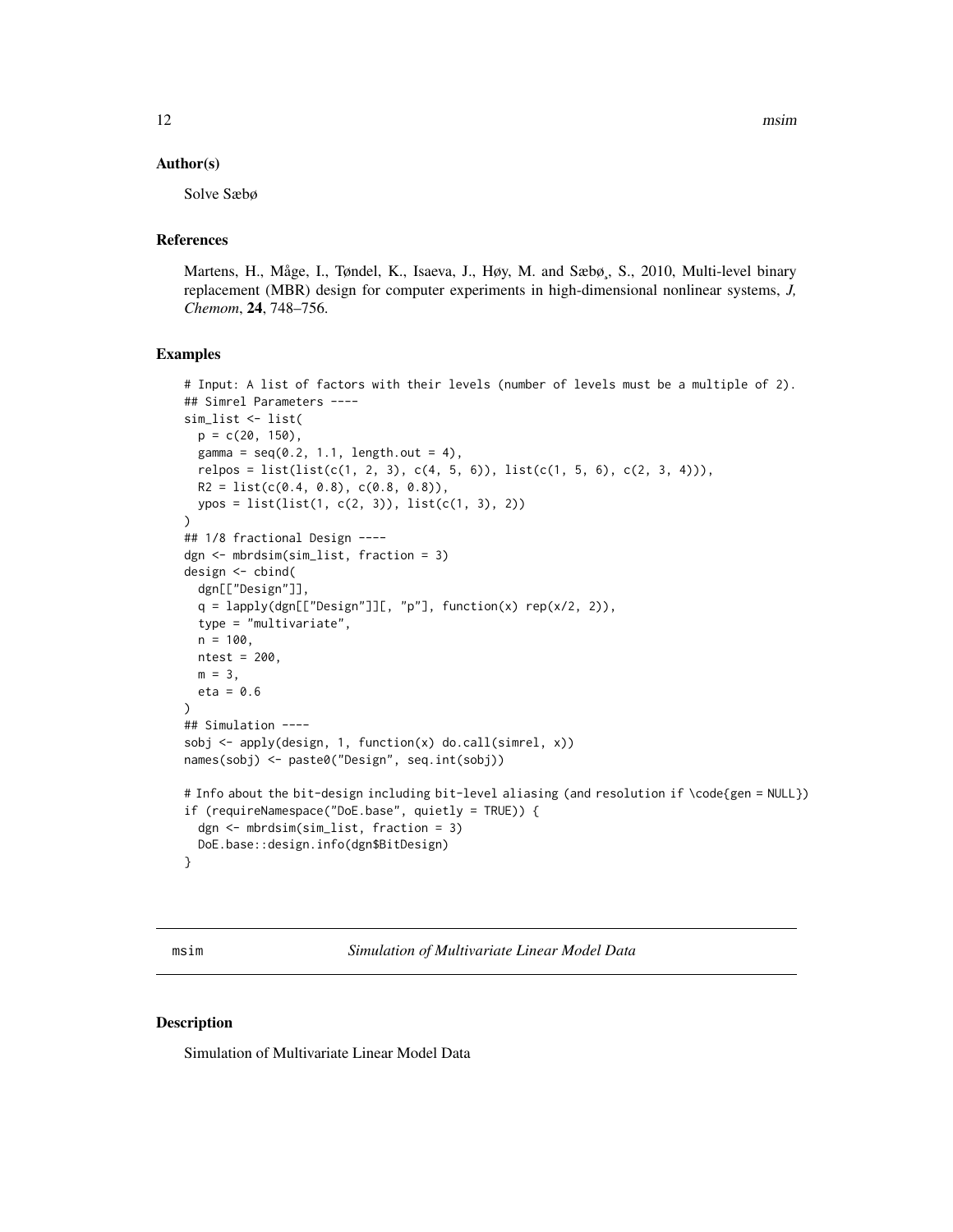$\text{msim}$  13

# Usage

```
msim(
  p = 15,
 q = c(5, 4, 3),
  m = 5,relpos = list(c(1, 2), c(3, 4, 6), c(5, 7)),gamma = 0.6,
  R2 = c(0.8, 0.7, 0.8),eta = 0,
  muX = NULL,muY = NULL,ypos = list(c(1), c(3, 4), c(2, 5))\mathcal{L}
```
# Arguments

| p              | Number of variables                                                                                                                                                                                             |
|----------------|-----------------------------------------------------------------------------------------------------------------------------------------------------------------------------------------------------------------|
| q              | Vector containing the number of relevant predictor variables for each relevant<br>response components                                                                                                           |
| m              | Number of response variables                                                                                                                                                                                    |
| relpos         | A list of position of relevant component for predictor variables. The list contains<br>vectors of position index, one vector or each relevant response components                                               |
| gamma          | A declining (decaying) factor of eigen value of predictors (X). Higher the value<br>of gamma, the decrease of eigenvalues will be steeper                                                                       |
| R <sub>2</sub> | Vector of coefficient of determination (proportion of variation explained by pre-<br>dictor variable) for each relevant response components                                                                     |
| eta            | A declining (decaying) factor of eigenvalues of response (Y). Higher the value<br>of eta, more will be the declining of eigenvalues of Y. eta = $\theta$ refers that all<br>eigenvalues of responses (Y) are 1. |
| muX            | Vector of average (mean) for each predictor variable                                                                                                                                                            |
| muY            | Vector of average (mean) for each response variable                                                                                                                                                             |
| ypos           | List of position of relevant response components that are combined to generate<br>response variable during orthogonal rotation                                                                                  |

# Value

A simrel object with all the input arguments along with following additional items

| X     | Simulated predictors           |
|-------|--------------------------------|
| Υ     | Simulated responses            |
| W     | Simulated predictor components |
| 7     | Simulated response components  |
| beta  | True regression coefficients   |
| beta0 | True regression intercept      |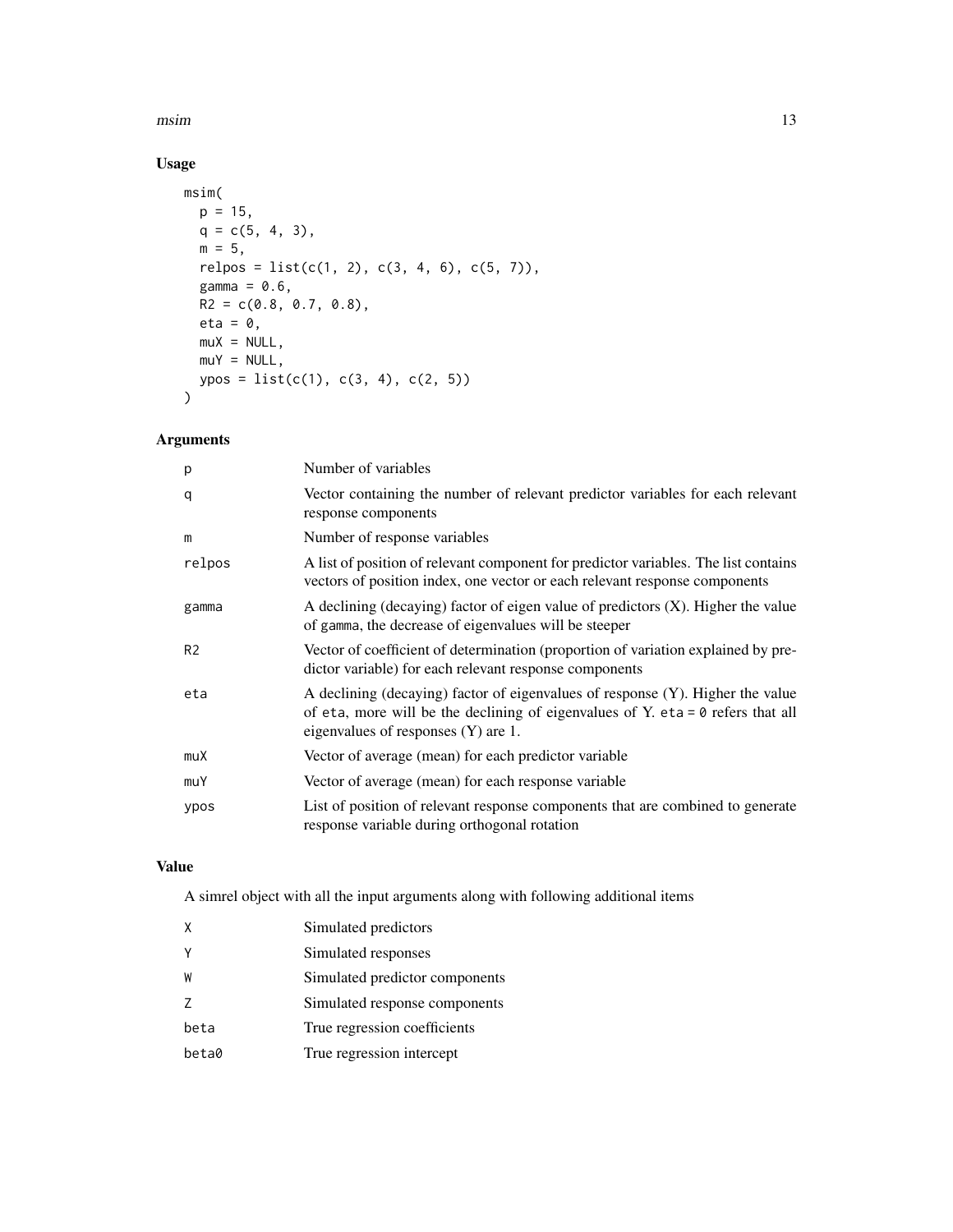#### <span id="page-13-0"></span>14 multisimrel

| relpred   | Position of relevant predictors                                     |
|-----------|---------------------------------------------------------------------|
| testX     | <b>Test Predictors</b>                                              |
| testY     | <b>Test Response</b>                                                |
| testW     | Test predictor components                                           |
| testZ     | Test response components                                            |
| minerror  | Minimum model error                                                 |
| Xrotation | Rotation matrix of predictor $(R)$                                  |
| Yrotation | Rotation matrix of response $(Q)$                                   |
| type      | Type of simrel object <i>univariate</i> or <i>multivariate</i>      |
| lambda    | Eigenvalues of predictors                                           |
| SigmaWZ   | Variance-Covariance matrix of components of response and predictors |
| SigmaWX   | Covariance matrix of response components and predictors             |
| SigmaYZ   | Covariance matrix of response and predictor components              |
| Sigma     | Variance-Covariance matrix of response and predictors               |
| RsqW      | Coefficient of determination corresponding to response components   |
| RsqY      | Coefficient of determination corresponding to response variables    |

#### References

Sæbø, S., Almøy, T., & Helland, I. S. (2015). simrel—A versatile tool for linear model data simulation based on the concept of a relevant subspace and relevant predictors. Chemometrics and Intelligent Laboratory Systems, 146, 128-135.

Almøy, T. (1996). A simulation study on comparison of prediction methods when only a few components are relevant. Computational statistics & data analysis, 21(1), 87-107.

<span id="page-13-1"></span>multisimrel *Simulation of Multivariate Linear Model Data*

#### Description

Simulation of Multivariate Linear Model Data

#### Usage

```
multisimrel(
 n = 100,p = 15,
 q = c(5, 4, 3),
 m = 5,
 relpos = list(c(1, 2), c(3, 4, 6), c(5, 7)),gamma = 0.6,
 R2 = c(0.8, 0.7, 0.8),
```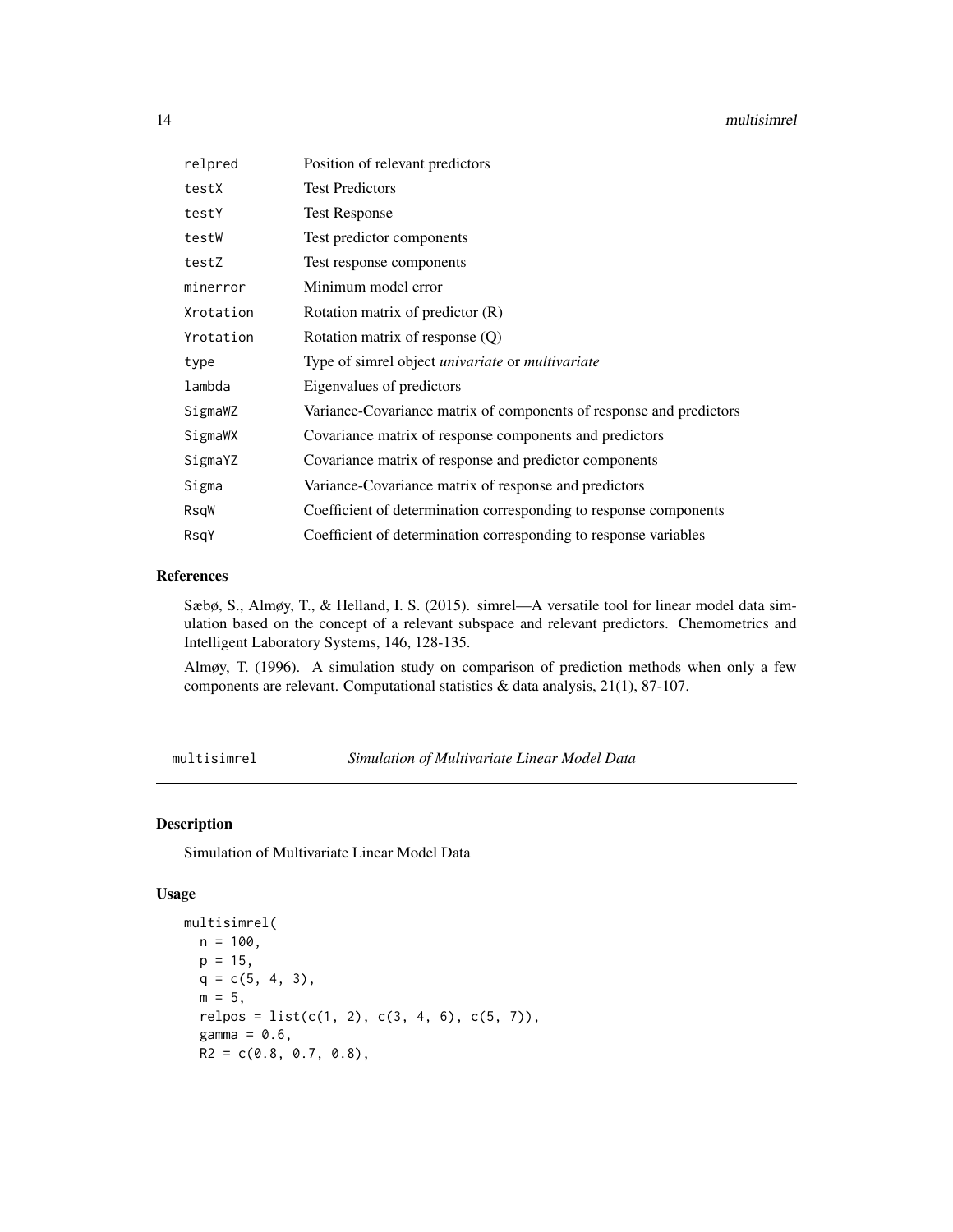# multisimrel 15

```
eta = \theta,
 ntest = NULL,
 muX = NULL,muY = NULL,ypos = list(c(1), c(3, 4), c(2, 5)))
```
# Arguments

| n              | Number of observations                                                                                                                                                                                          |
|----------------|-----------------------------------------------------------------------------------------------------------------------------------------------------------------------------------------------------------------|
| p              | Number of variables                                                                                                                                                                                             |
| q              | Vector containing the number of relevant predictor variables for each relevant<br>response components                                                                                                           |
| m              | Number of response variables                                                                                                                                                                                    |
| relpos         | A list of position of relevant component for predictor variables. The list contains<br>vectors of position index, one vector or each relevant response components                                               |
| gamma          | A declining (decaying) factor of eigen value of predictors $(X)$ . Higher the value<br>of gamma, the decrease of eigenvalues will be steeper                                                                    |
| R <sub>2</sub> | Vector of coefficient of determination (proportion of variation explained by pre-<br>dictor variable) for each relevant response components                                                                     |
| eta            | A declining (decaying) factor of eigenvalues of response (Y). Higher the value<br>of eta, more will be the declining of eigenvalues of Y. eta = $\theta$ refers that all<br>eigenvalues of responses (Y) are 1. |
| ntest          | Number of test observation                                                                                                                                                                                      |
| muX            | Vector of average (mean) for each predictor variable                                                                                                                                                            |
| muY            | Vector of average (mean) for each response variable                                                                                                                                                             |
| ypos           | List of position of relevant response components that are combined to generate<br>response variable during orthogonal rotation                                                                                  |

# Value

A simrel object with all the input arguments along with following additional items

| X       | Simulated predictors            |
|---------|---------------------------------|
| γ       | Simulated responses             |
| W       | Simulated predictor components  |
| 7       | Simulated response components   |
| beta    | True regression coefficients    |
| beta0   | True regression intercept       |
| relpred | Position of relevant predictors |
| testX   | <b>Test Predictors</b>          |
| testY   | <b>Test Response</b>            |
| testW   | Test predictor components       |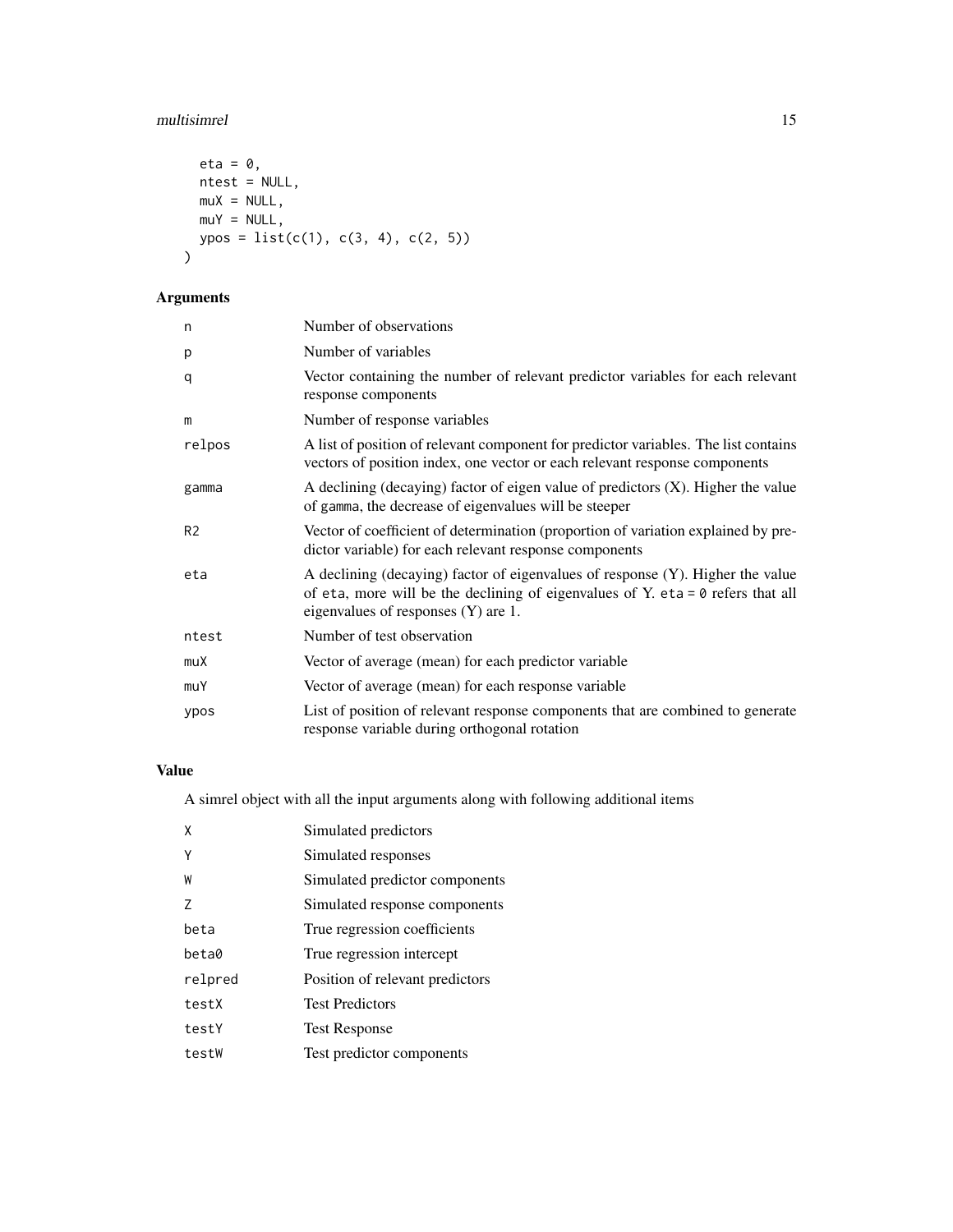<span id="page-15-0"></span>

| testZ     | Test response components                                            |  |
|-----------|---------------------------------------------------------------------|--|
| minerror  | Minimum model error                                                 |  |
| Xrotation | Rotation matrix of predictor $(R)$                                  |  |
| Yrotation | Rotation matrix of response (Q)                                     |  |
| type      | Type of simrel object <i>univariate</i> or <i>multivariate</i>      |  |
| lambda    | Eigenvalues of predictors                                           |  |
| SigmaWZ   | Variance-Covariance matrix of components of response and predictors |  |
| SigmaWX   | Covariance matrix of response components and predictors             |  |
| SigmaYZ   | Covariance matrix of response and predictor components              |  |
| Sigma     | Variance-Covariance matrix of response and predictors               |  |
| RsqW      | Coefficient of determination corresponding to response components   |  |
| RsqY      | Coefficient of determination corresponding to response variables    |  |

#### References

Sæbø, S., Almøy, T., & Helland, I. S. (2015). simrel—A versatile tool for linear model data simulation based on the concept of a relevant subspace and relevant predictors. Chemometrics and Intelligent Laboratory Systems, 146, 128-135.

Almøy, T. (1996). A simulation study on comparison of prediction methods when only a few components are relevant. Computational statistics & data analysis, 21(1), 87-107.

| parse_parm | Some helper function for simulation |
|------------|-------------------------------------|
|            |                                     |

# Description

These function helps to parse a character string into a list object and also creates parameters for performing multiple simulations

#### Usage

```
parse_parm(character_string, in_list = FALSE)
```
#### Arguments

character\_string

| A character string for parameter where the items in a list is separated by semi- |
|----------------------------------------------------------------------------------|
| colon. For example: $1, 2, 3, 4$                                                 |

in\_list TRUE if the result need to wrap in a list, default is FALSE

# Value

A list or a vector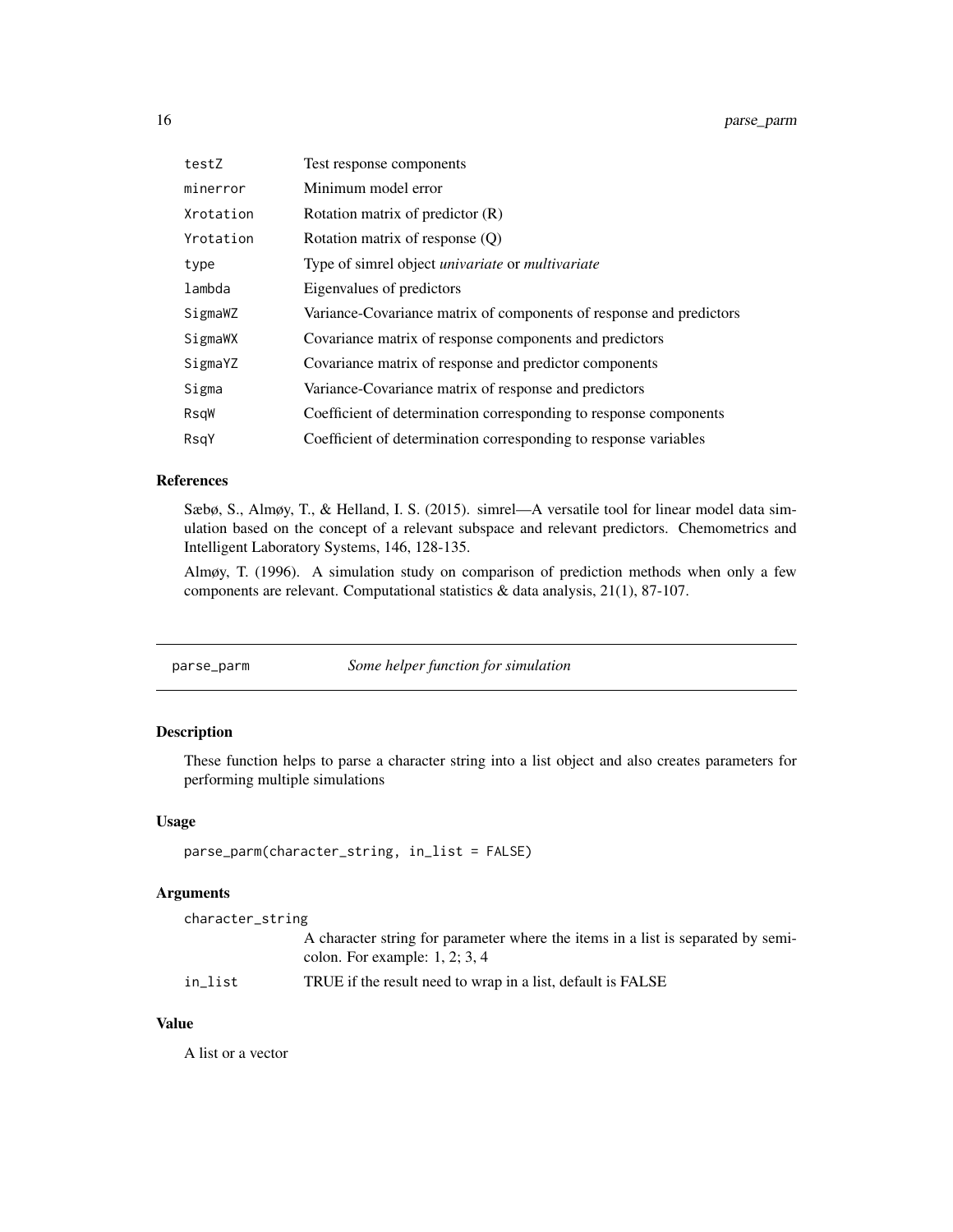#### <span id="page-16-0"></span>plot\_beta 17

# Examples

```
parse_parm("1, 2; 3, 4")
parse_parm("1, 2")
```
#### plot\_beta *Plotting Functions*

# Description

Plotting Functions

# Usage

```
plot_beta(obj, base_theme = theme_grey, lab_list = NULL, theme_list = NULL)
```
# Arguments

| obi        | A simrel object                                      |
|------------|------------------------------------------------------|
| base_theme | Base ggplot theme to apply                           |
| lab_list   | List of labs arguments such as x, y, title, subtitle |
| theme_list | List of theme arguments to apply in the plot         |

#### Value

A plot of true regression coefficients for the simulated data

```
sobj <- multisimrel()
sobj %>%
   plot_beta(
       base_theme = ggplot2::theme_bw,
       lab_list = list(
           title = "Regression Coefficients",
           subtitle = "From Simulation",
           y = "True Regression Coefficients"
       ),
       thene_list = list(legend.position = "bottom"
       )
   )
```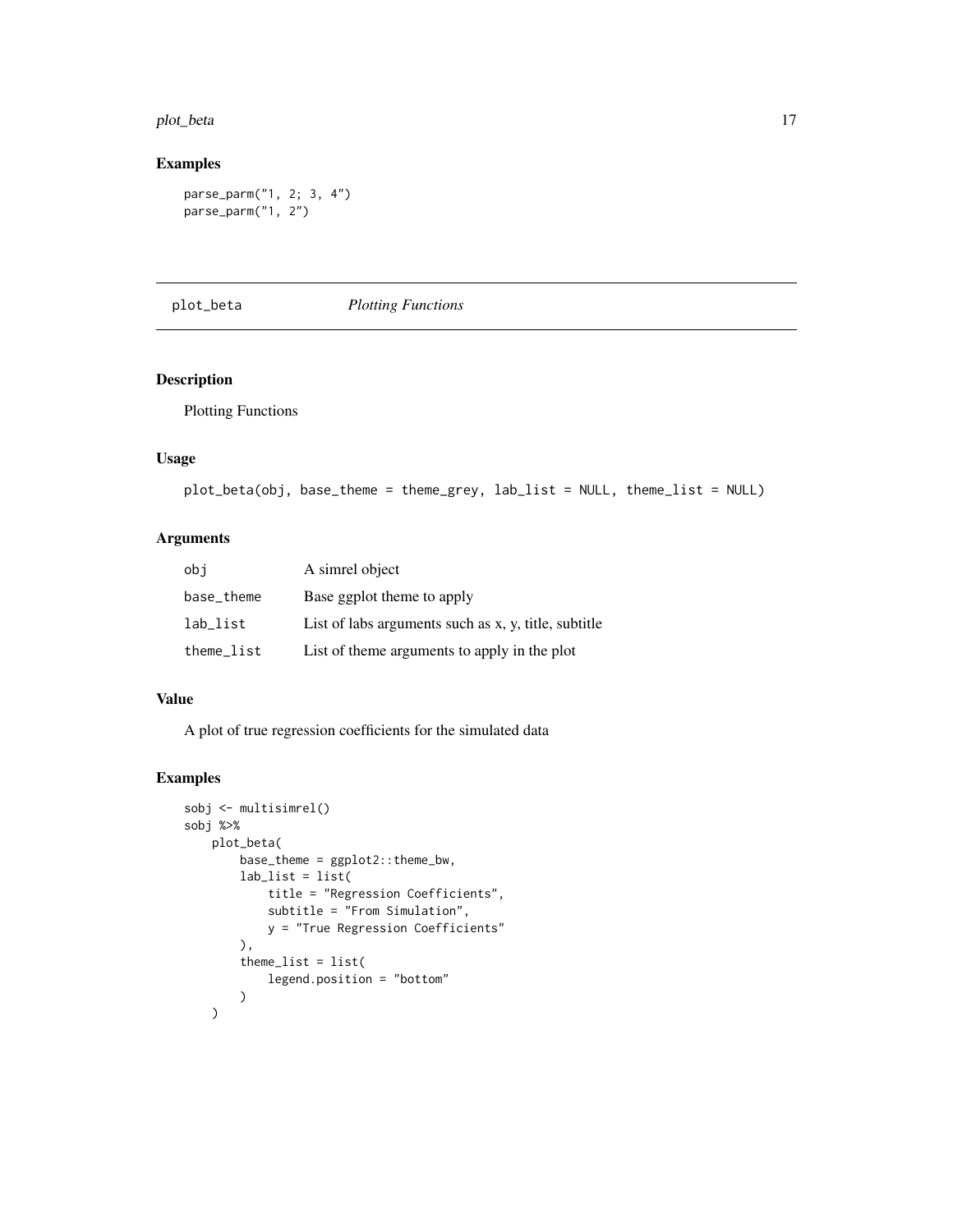<span id="page-17-0"></span>

Plotting Covariance Matrix

#### Usage

plot\_cov(sobj, type = "relpos", ordering = TRUE, facetting = TRUE)

#### Arguments

| sobj      | A simrel object                                                                                                                                                  |
|-----------|------------------------------------------------------------------------------------------------------------------------------------------------------------------|
| type      | Type of covariance matrix - can take two values relpos for relevant position of<br>principal components and related for relevant position of predictor variables |
| ordering  | TRUE for ordering the covariance for block diagonal display                                                                                                      |
| facetting | TRUE for facetting the predictor and response space. FALSE will give a single<br>facet plot                                                                      |

#### Value

A covariance plot

#### References

Sæbø, S., Almøy, T., & Helland, I. S. (2015). simrel—A versatile tool for linear model data simulation based on the concept of a relevant subspace and relevant predictors. Chemometrics and Intelligent Laboratory Systems, 146, 128-135.

Almøy, T. (1996). A simulation study on comparison of prediction methods when only a few components are relevant. Computational statistics  $\&$  data analysis, 21(1), 87-107.

Rimal, R., Almøy, T., & Sæbø, S. (2018). A tool for simulating multi-response linear model data. Chemometrics and Intelligent Laboratory Systems, 176, 1-10.

```
sobj \le simrel(n = 100, p = 10, q = c(4, 5), relpos = list(c(1, 2, 3), c(4, 6, 7)), m = 3,
            R2 = c(0.8, 0.7), ypos = list(c(1, 3), 2), gamma = 0.7, type = "multivariate")
p1 <- plot_cov(sobj, type = "relpos", facetting = FALSE)
p2 <- plot_cov(sobj, type = "rotation", facetting = FALSE)
p3 <- plot_cov(sobj, type = "relpred", facetting = FALSE)
gridExtra::grid.arrange(p1, p2, p3, ncol = 3)
```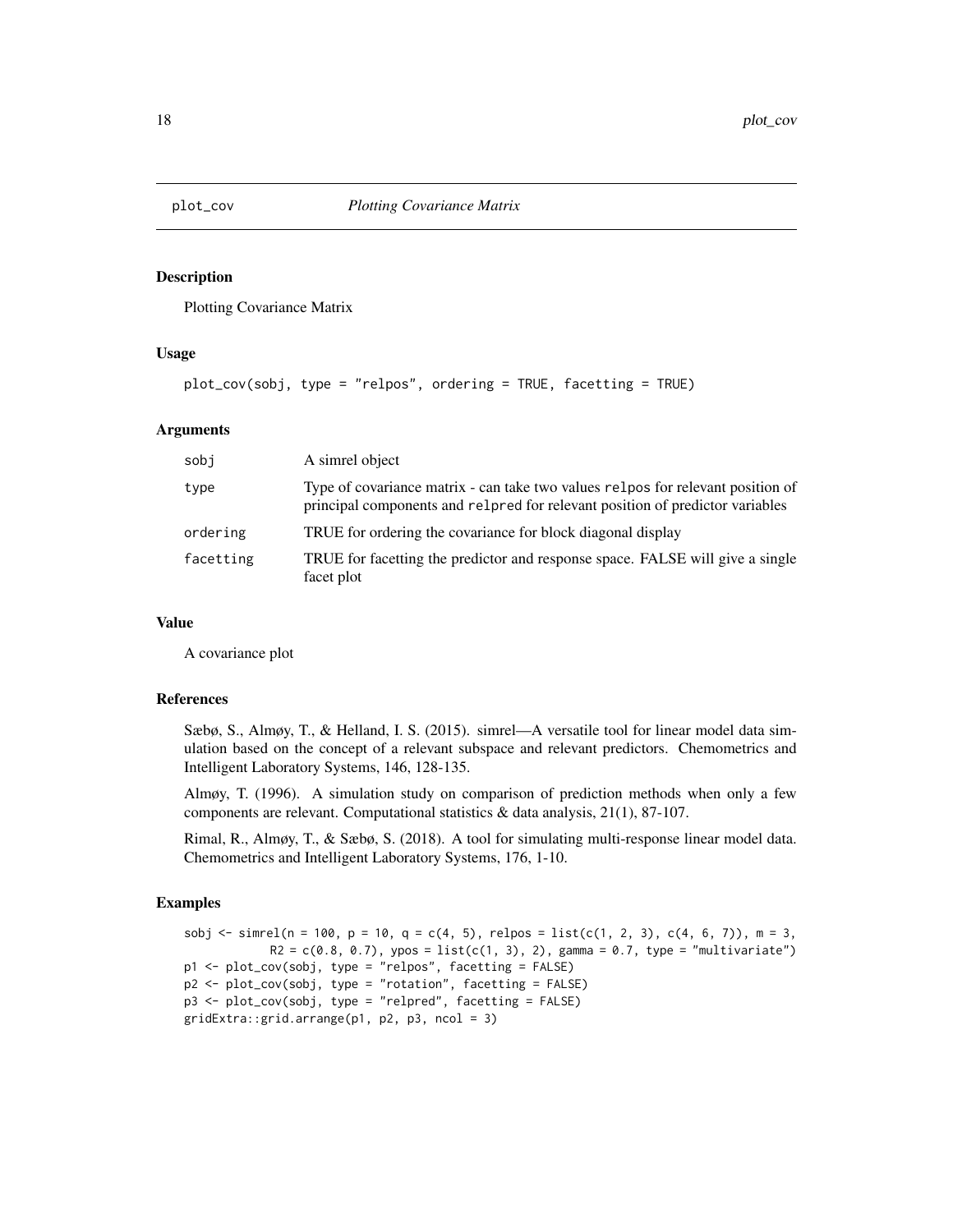<span id="page-18-0"></span>

Plot Covariance between predictor (components) and response (components)

#### Usage

```
plot_covariance(
  sigma_df,
  lambda_df = NULL,
  base_theme = theme_grey,
  lab\_list = NULL,thene_list = NULL)
```
# Arguments

| sigma_df   | A data.frame generated by tidy_sigma                 |
|------------|------------------------------------------------------|
| lambda_df  | A data.frame generated by tidy_lambda                |
| base_theme | Base ggplot theme to apply                           |
| lab_list   | List of labs arguments such as x, y, title, subtitle |
| theme_list | List of theme arguments to apply in the plot         |

#### Value

A plot of true regression coefficients for the simulated data

```
sobj \leftarrow bisimrel(p = 12)
sigma_df <- sobj %>%
   cov_mat(which = "zy") %>%
    tidy_sigma() %>%
   abs_sigma()
lambda_df <- sobj %>%
   tidy_lambda()
plot_covariance(
   sigma_df,
   lambda_df,
   base_theme = ggplot2::theme_bw,
   lab\_list = list(title = "Covariance between Response and Predictor Components",
       subtitle = "The bar represents the eigenvalues predictor covariance",
       y = "Absolute covariance",
```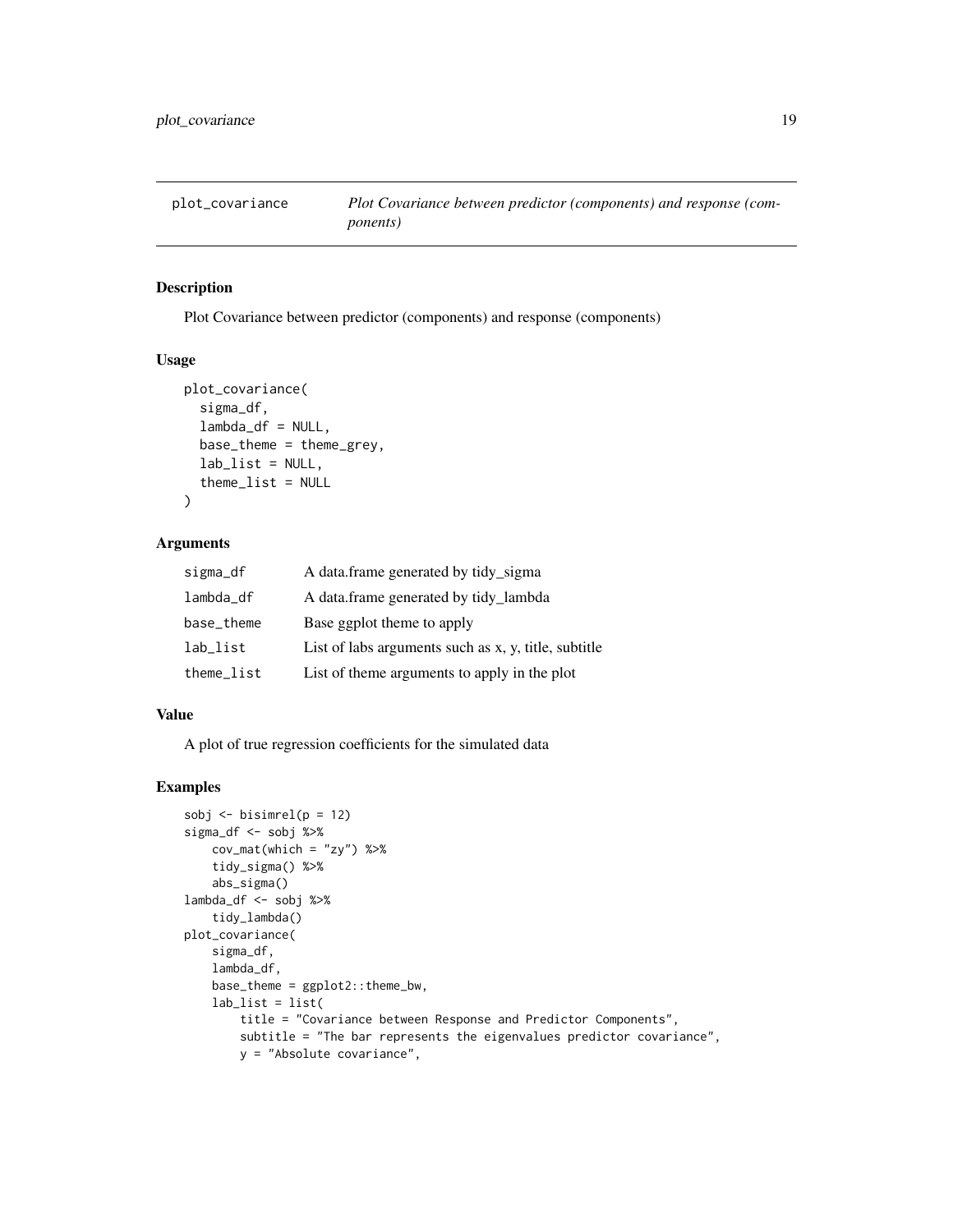```
x = "Predictor Component",color = "Response Component"
   ),
   theme_list = list(
       legend.position = "bottom"
   )
)
```
plot\_simrel *A wrapper function for a simrel object*

# Description

A wrapper function for a simrel object

# Usage

```
plot_simrel(
 obj,
 ncomp = min(obj$p, obj$n, 20),
 which = c(1L:4L),
 layout = NULL,
 print.cov = FALSE,
 use_population = TRUE,
 palette = "Set1",
 base_theme = ggplot2::theme_grey,
 lab_list = NULL,
  theme_list = NULL
)
```
#### Arguments

| obj            | A simrel object                                                                                                         |
|----------------|-------------------------------------------------------------------------------------------------------------------------|
| ncomp          | Number of components to show in x-axis                                                                                  |
| which          | An integer specifying which simrel plot to obtain                                                                       |
| layout         | A layout matrix for arranging the simrel plots                                                                          |
| print.cov      | A boolean where to print covariance matrices                                                                            |
| use_population | A boolean specifying weather to get plot for population or sample                                                       |
| palette        | Name of color paletter compaticable with RColorBrewer                                                                   |
| base_theme     | Base ggplot theme to apply                                                                                              |
| lab_list       | List of labs arguments such as x, y, title, subtitle. A nested list if the argument<br>which has length greater than 1. |
| theme_list     | List of theme arguments to apply in the plot. A nested list if the argument which<br>has length greater than 1.         |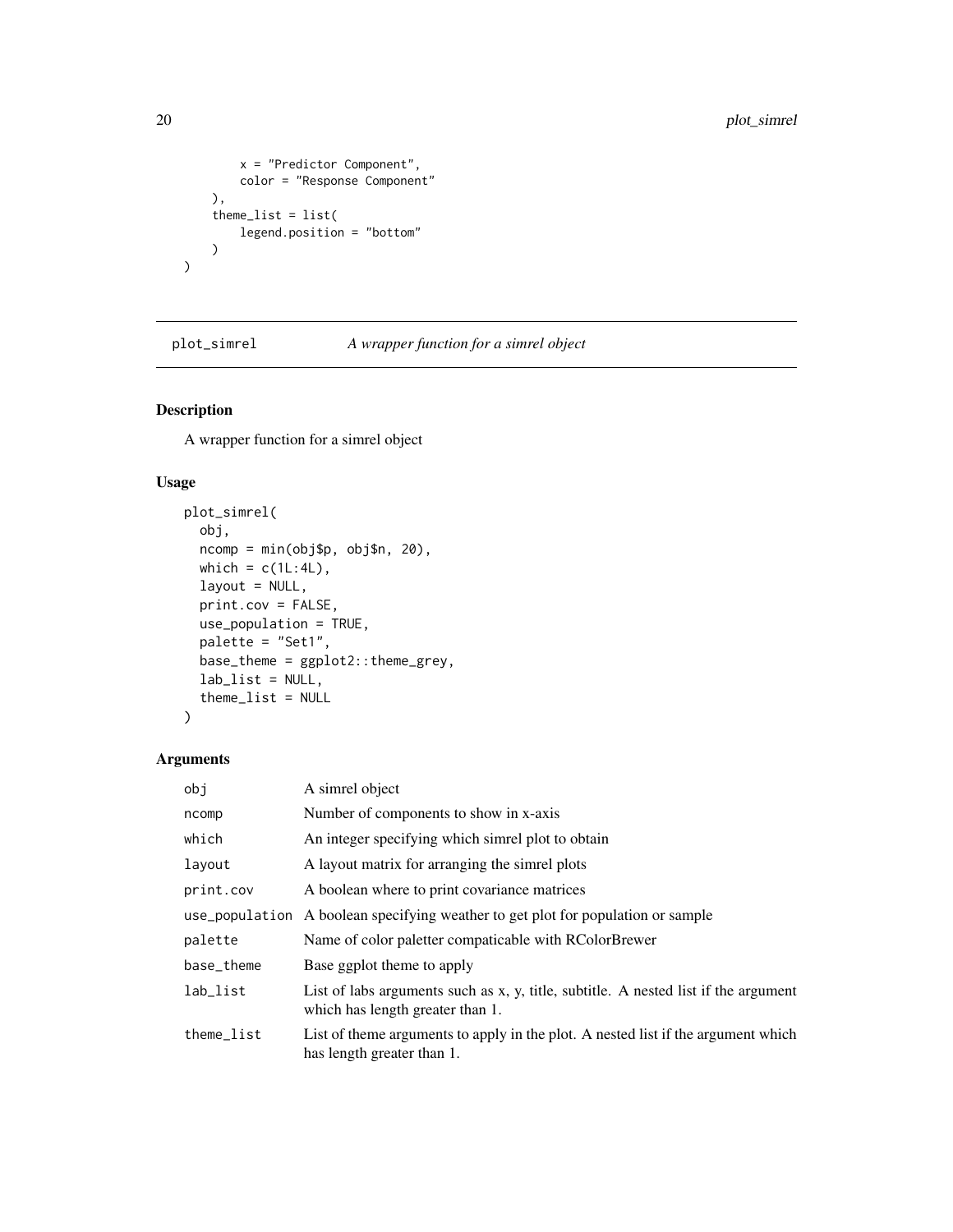# <span id="page-20-0"></span>prepare\_design 21

# Value

Simrel Plot(s)

#### Examples

```
sobj \le bisimrel(p = 12)
plot_simrel(sobj, layout = matrix(1:4, 2, 2))
```
prepare\_design *Prepare design for experiment from a list of simulation parameter*

# Description

Prepare design for experiment from a list of simulation parameter

# Usage

prepare\_design(option\_list, tabular = TRUE)

#### Arguments

| option_list | A list of options that is to be parsed                     |
|-------------|------------------------------------------------------------|
| tabular     | logical if output is needed in tabular form or list format |

#### Value

A list of parsed parameters for simulatr

```
opts <- list(
 n = rep(100, 2),
  p = c(20, 40),
  q = c("5, 5, 4","10, 5, 5"),
  m = c(5, 5),
  relpos = c("1; 2, 4; 3","1, 2; 3, 4; 5"),
  gamma = c(0.2, 0.4),
  R2 = c("0.8, 0.9, 0.7","0.6, 0.8, 0.7"),
  ypos = c("1, 4; 2, 5; 3","1; 2, 4; 3, 5"),
  ntest = rep(1000, 2)
)
design <- prepare_design(opts)
design
```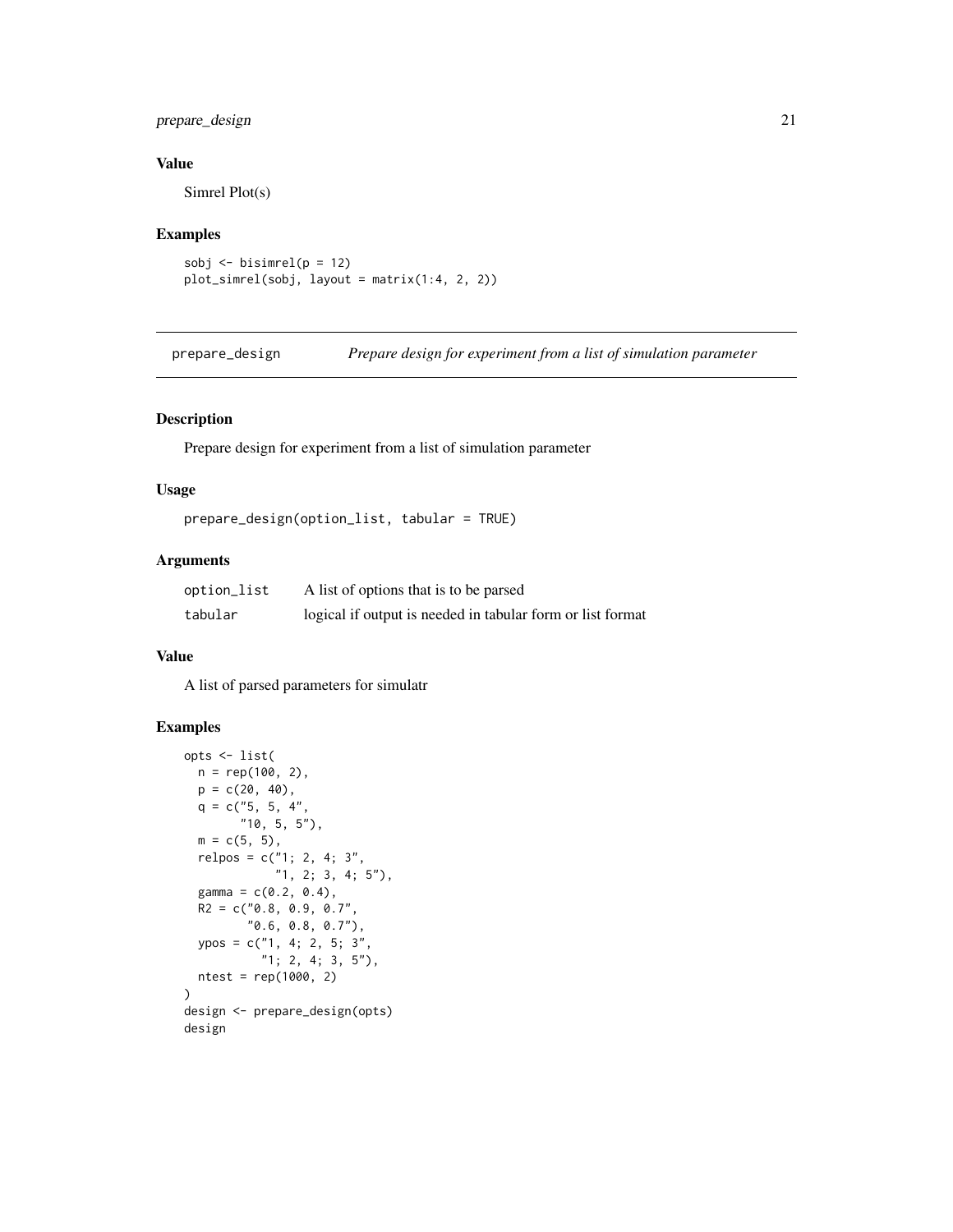<span id="page-21-0"></span>Simulation of Multivariate Linear Model Data

# Usage

simrel(n, p, q, relpos, gamma, R2, type = "univariate", ...)

# Arguments

| n              | Number of observations.                                                                                                                                                                                                                                             |
|----------------|---------------------------------------------------------------------------------------------------------------------------------------------------------------------------------------------------------------------------------------------------------------------|
| p              | Number of variables.                                                                                                                                                                                                                                                |
| q              | An integer for univariate, a vector of 3 integers for bivariate and 3 or more for<br>multivariate simulation (for details see Notes).                                                                                                                               |
| relpos         | A list (vector in case of univariate simulation) of position of relevant component<br>for predictor variables corresponding to each response.                                                                                                                       |
| gamma          | A declining (decaying) factor of eigenvalues of predictors (X). Higher the value<br>of gamma, the decrease of eigenvalues will be steeper.                                                                                                                          |
| R <sub>2</sub> | Vector of coefficient of determination (proportion of variation explained by pre-<br>dictor variable) for each relevant response components.                                                                                                                        |
| type           | Type of simulation - univariate, bivariate and multivariate                                                                                                                                                                                                         |
|                | Since this is a wrapper function to simulate univariate, bivariate or multivariate,<br>it calls their respective function. This parameter should contain all the nec-<br>essary arguements for respective simulations. See unisimizel, bisimizel and<br>multisimrel |

# Value

A simrel object with all the input arguments along with following additional items.

| X       | Simulated predictors            |
|---------|---------------------------------|
| Y       | Simulated responses             |
| W       | Simulated predictor components  |
| 7       | Simulated response components   |
| heta    | True regression coefficients    |
| beta0   | True regression intercept       |
| relpred | Position of relevant predictors |
| testX   | <b>Test Predictors</b>          |
| testY   | <b>Test Response</b>            |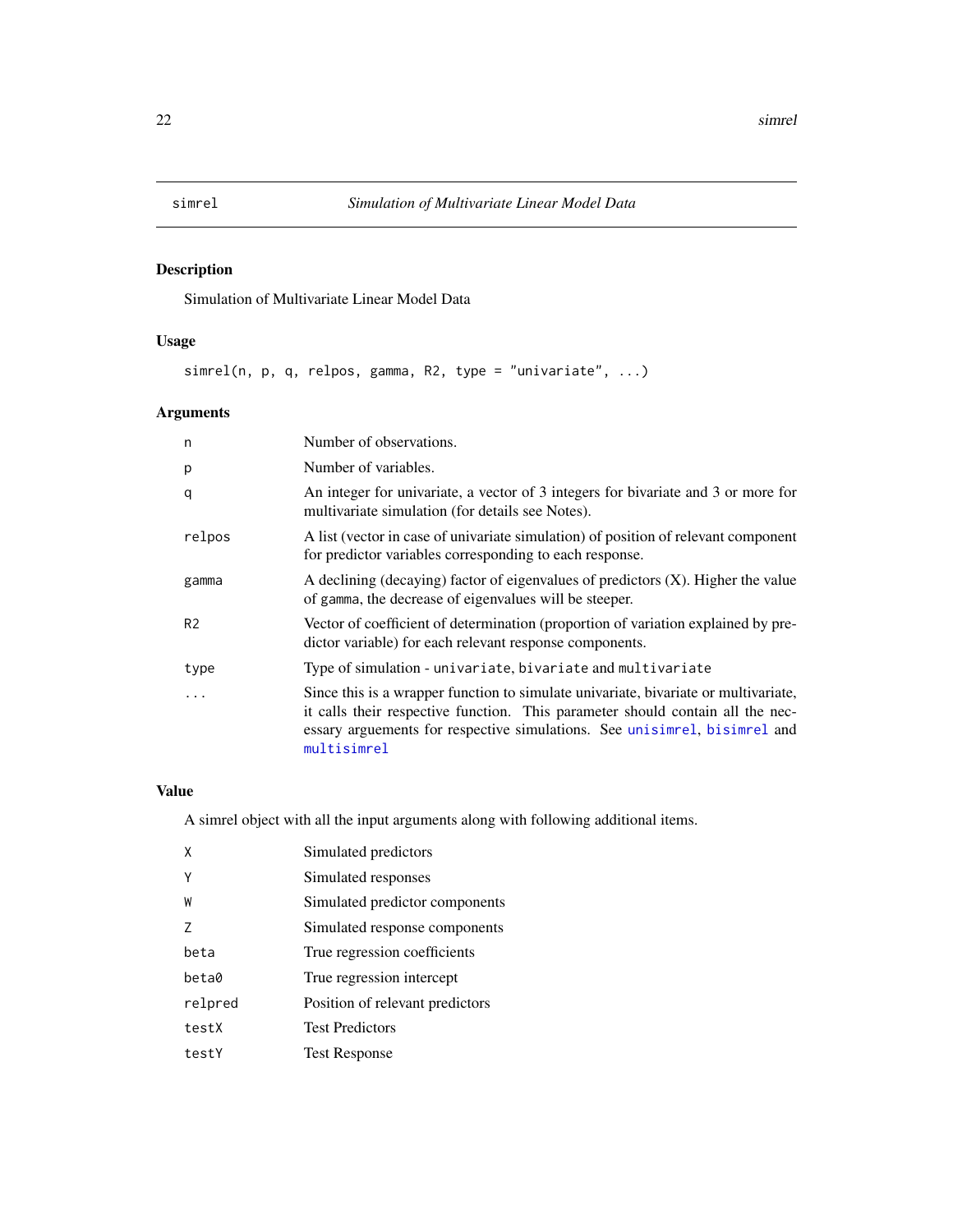#### <span id="page-22-0"></span>simrelplot 23

| testW     | Test predictor components                                           |
|-----------|---------------------------------------------------------------------|
| testZ     | Test response components                                            |
| minerror  | Minimum model error                                                 |
| Xrotation | Rotation matrix of predictor (R)                                    |
| Yrotation | Rotation matrix of response (Q)                                     |
| type      | Type of simrel object <i>univariate</i> or <i>multivariate</i>      |
| lambda    | Eigenvalues of predictors                                           |
| SigmaWZ   | Variance-Covariance matrix of components of response and predictors |
| SigmaWX   | Covariance matrix of response components and predictors             |
| SigmaYZ   | Covariance matrix of response and predictor components              |
| Sigma     | Variance-Covariance matrix of response and predictors               |
| RsqW      | Coefficient of determination corresponding to response components   |
| RsqY      | Coefficient of determination corresponding to response variables    |

# References

Sæbø, S., Almøy, T., & Helland, I. S. (2015). simrel—A versatile tool for linear model data simulation based on the concept of a relevant subspace and relevant predictors. Chemometrics and Intelligent Laboratory Systems, 146, 128-135.

Almøy, T. (1996). A simulation study on comparison of prediction methods when only a few components are relevant. Computational statistics & data analysis, 21(1), 87-107.

simrelplot *Simulation Plot: The true beta, relevant component and eigen structure*

# Description

Simulation Plot: The true beta, relevant component and eigen structure

#### Usage

```
simrelplot(
 obj,
 ncomp = min(obj$p, obj$n, 20),
 ask = TRUE,
 print.cov = FALSE,
 which = 1L:3L)
```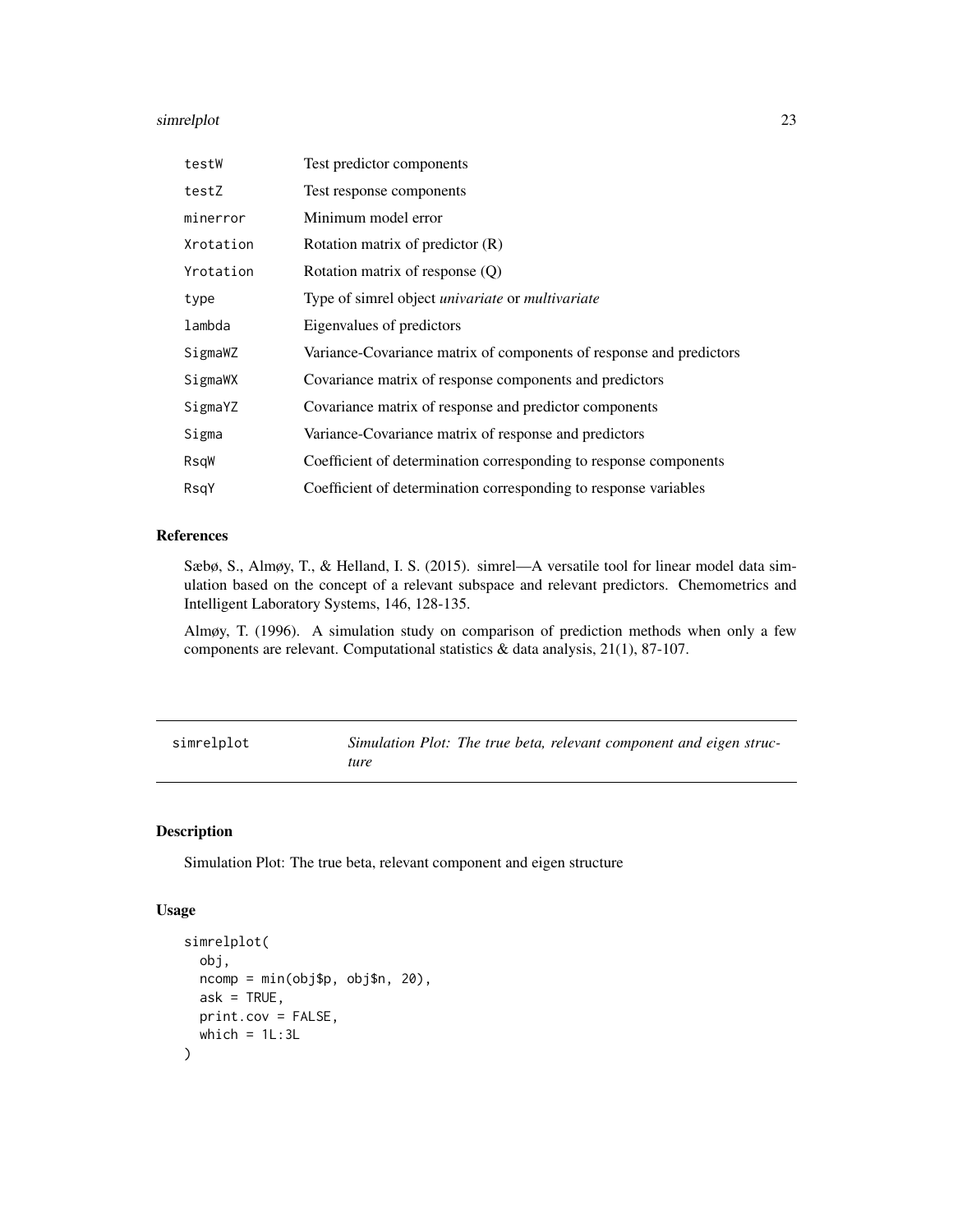#### <span id="page-23-0"></span>Arguments

| obj       | A simrel object                                                                                       |
|-----------|-------------------------------------------------------------------------------------------------------|
| ncomp     | Number of components to plot                                                                          |
| ask       | logical, TRUE: functions ask for comfirmation FALSE: function layout plot on<br>predefined format     |
| print.cov | Output estimated covariance structure                                                                 |
| which     | A character indicating which plot you want as output, it can take TrueBeta,<br>RelComp and EstRelComp |

# Value

A list of plots

| tidy_beta | Tidy Functions to make plotting easy |  |
|-----------|--------------------------------------|--|
|-----------|--------------------------------------|--|

# Description

Tidy Functions to make plotting easy

Absolute value of sigma scaled by the overall maximum absolute value

# Usage

tidy\_beta(obj)

abs\_sigma(sigma\_df)

# Arguments

| obi      | A Simrel Object                                               |
|----------|---------------------------------------------------------------|
| sigma_df | A tidy covariance data frame generated by tidy_sigma function |

#### Value

A tibble with three columns: Predictor, Response and BetaCoef

Another data.frame (tibble) of same dimension with absolute covarinace scaled by overall maximum absolute values

```
sobj <- multisimrel()
beta_df <- tidy_beta(sobj)
beta_df
sobj <- multisimrel()
sobj %>%
    cov_mat("zy") %>%
    tidy_sigma() %>%
    abs_sigma()
```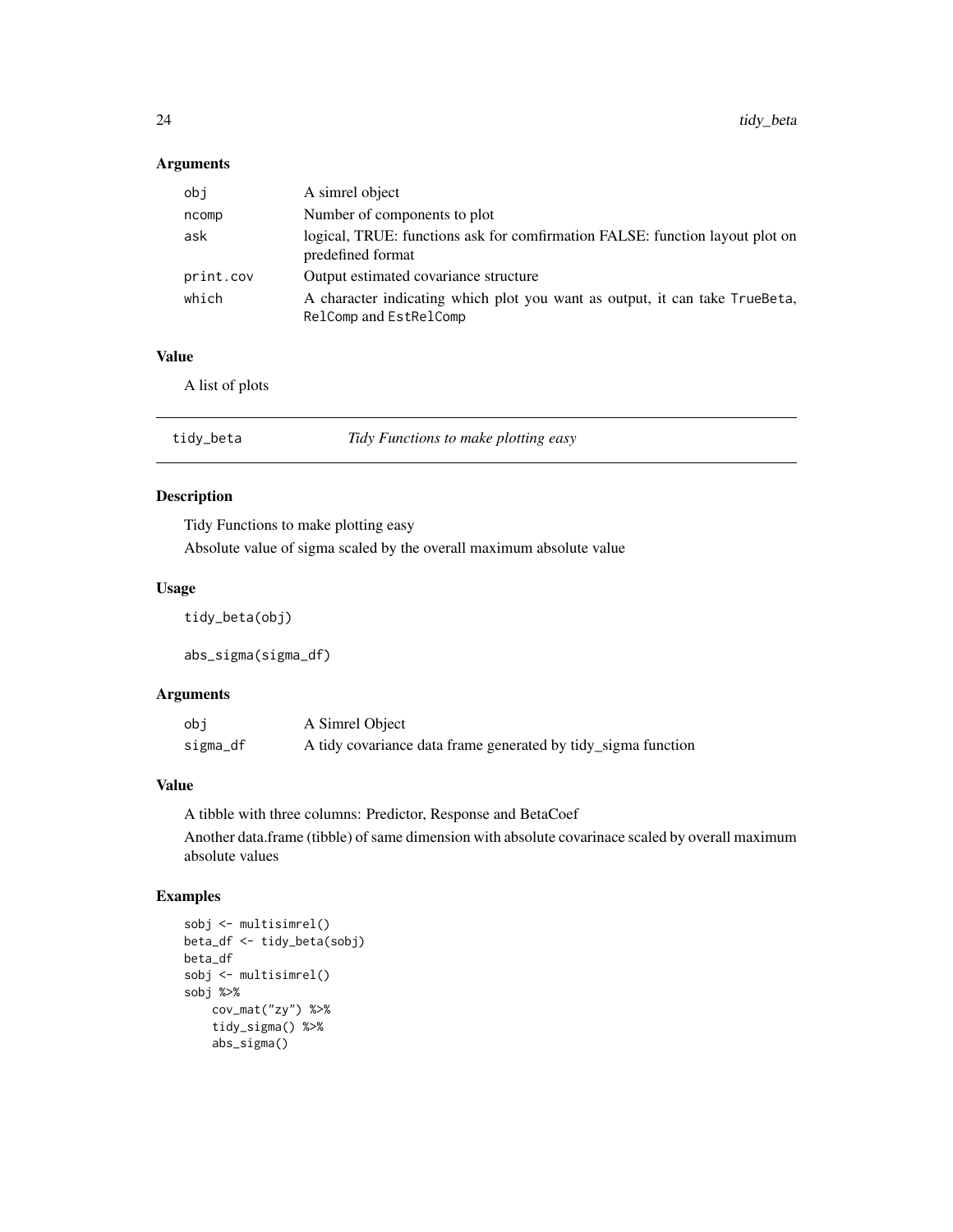<span id="page-24-0"></span>

Extract Eigenvalues of predictors

# Usage

```
tidy_lambda(obj, use_population = TRUE)
```
#### Arguments

obj A simrel Object use\_population A boolean to specify where to use population value or calculate from sample

#### Value

A dataframe of eigenvalues for each predictors

#### Examples

sobj <- multisimrel() sobj %>% tidy\_lambda()

tidy\_sigma *Tidy covariance matrix*

# Description

Tidy covariance matrix

#### Usage

tidy\_sigma(covs)

#### Arguments

covs A sigma matrix obtained from cov\_mat function

#### Value

A tibble with three columns: Predictor, Response and Covariance

#### Examples

sobj <- multisimrel()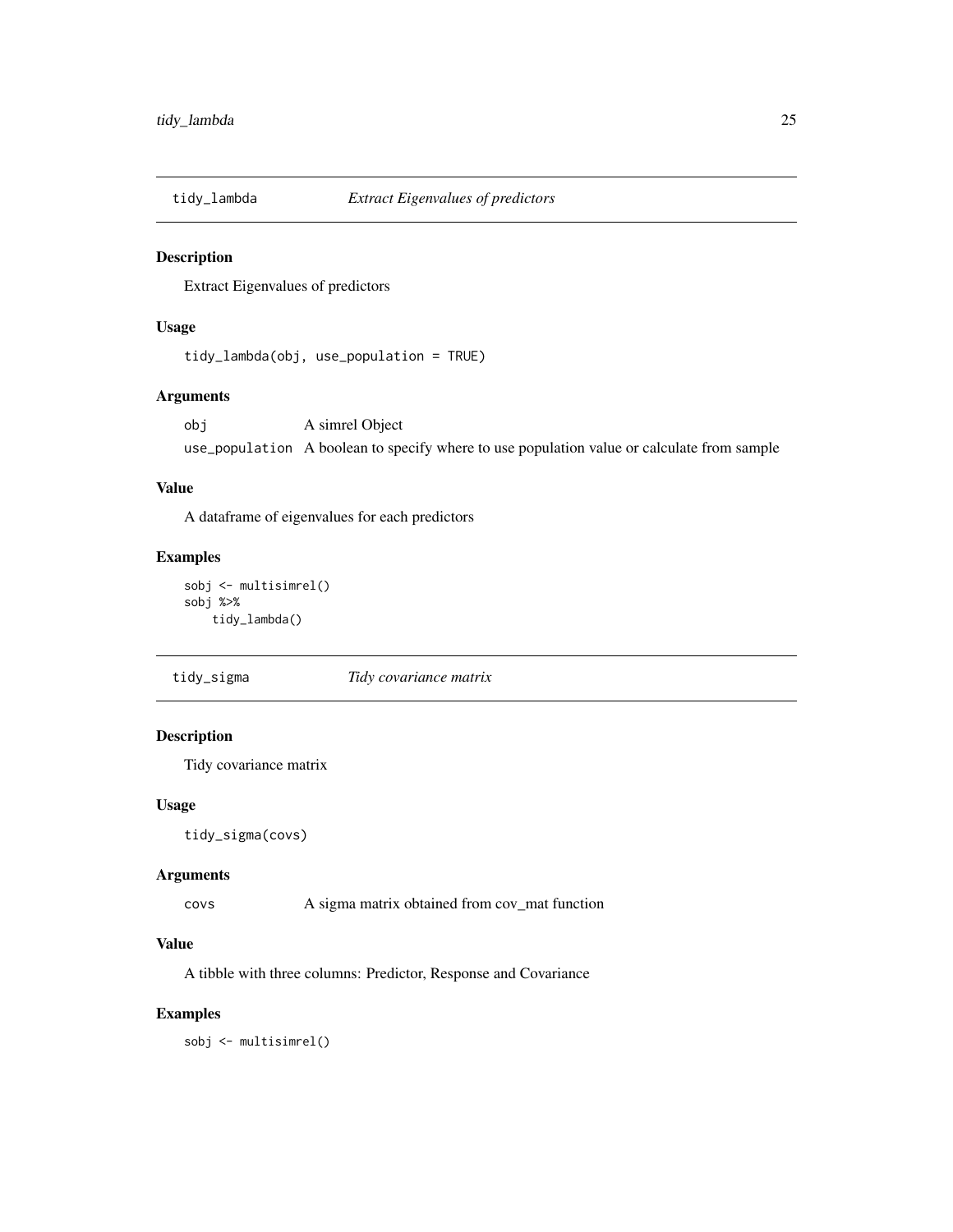<span id="page-25-1"></span><span id="page-25-0"></span>

Functions for data simulation from a random regression model with one response variable where the data properties can be controlled by a few input parameters. The data simulation is based on the concept of relevant latent components and relevant predictors, and was developed for the purpose of testing methods for variable selection for prediction.

# Usage

```
unisimrel(
  n,
 p,
  q,
  relpos,
  gamma,
 R2,
  ntest = NULL,
 muY = NULL,muX = NULL,lambda.min = .Machine$double.eps,
  sim = NULL
)
```
# Arguments

| n              | The number of (training) samples to generate.                                                                                                                                                                         |
|----------------|-----------------------------------------------------------------------------------------------------------------------------------------------------------------------------------------------------------------------|
| р              | The total number of predictor variables to generate.                                                                                                                                                                  |
| q              | The number of relevant predictor variables (as a subset of $p$ ).                                                                                                                                                     |
| relpos         | A vector indicating the position (between 1 and $p$ ) of the $m$ relevant components,<br>e.g. $c(1,2)$ means that the first two latent components should be relevant. The<br>length of relpos must be equal to $m$ .  |
| gamma          | A number defining the speed of decline in eigenvalues (variances) of the latent<br>components. The eigenvalues are assumed to decline according to an exponen-<br>tial model. The first eigenvalue is set equal to 1. |
| R <sub>2</sub> | The theoretical R-squared according to the true linear model. A number between<br>0 and 1.                                                                                                                            |
| ntest          | The number of test samples to be generated (optional).                                                                                                                                                                |
| muY            | The true mean of the response variable (optional). Default is muY=NULL.                                                                                                                                               |
| muX            | The p-vector of true means of the predictor variables (optional). Default is<br>muX=NULL.                                                                                                                             |
| lambda.min     | Lower bound of the eigenvalues. Defaults to .Machine\$double.eps.                                                                                                                                                     |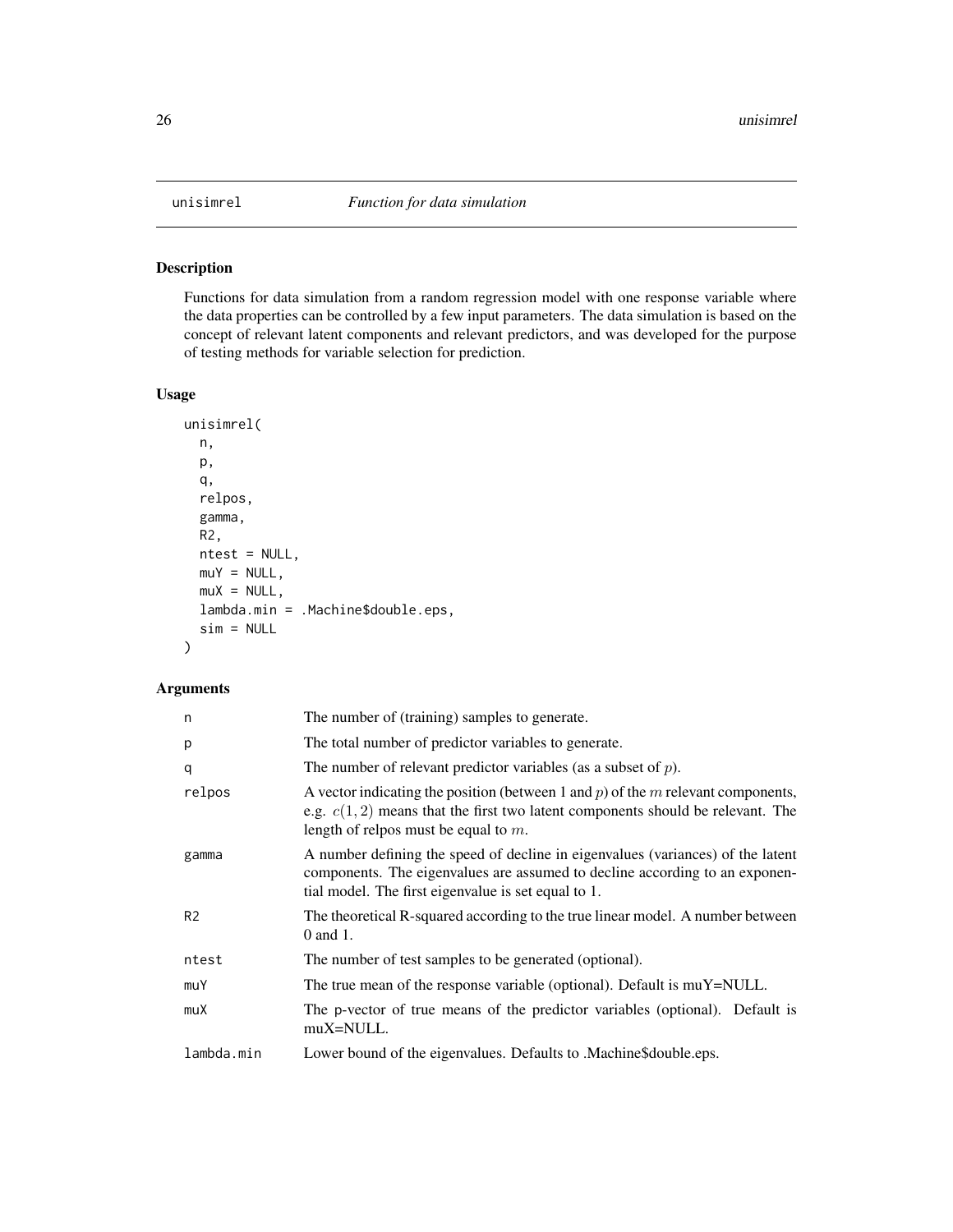#### unisimrel 27

sim A fitted simrel object. If this is given, the same regression coefficients will be used to simulate a new data set of requested size. Default is NULL, for which new regression coefficients are sampled.

# Details

The data are simulated according to a multivariate normal model for the vector  $(y,z_1,z_2,z_3,...,z_p)^t$ where y is the response variable and  $z = (z_1, ..., z_p)^t$  is the vector of latent (principal) components. The ordered principal components are uncorrelated variables with declining variances (eigenvalues) defined for component j as  $e^{-\gamma * j}/e^{-\gamma}$ . Hence, the variance (eigenvalue) of the first principal component is equal to 1, and a large value of  $\gamma$  gives a rapid decline in the variances. The variance of the response variable is by default fixed equal to 1.

Some of the principal components (ordered by their decreasing variances) are assumed to be relevant for the prediction of the response. The indices of the positions of the relevant components are set by the relpos argument. The joint degree of relevance for the relevant components is determined by the population R-squared defined by R2.

In order to obtain predictor variables  $x = (x_1, x_2, ..., x_p)^t$  for y, a random rotation of the principal components is performed. Hence,  $x = R^t * z$  for some random rotation matrix R. For values of q satisfying  $m \leq q \leq p$  only a subspace of dimension q containing the m relevant component(s) is rotated. This facilitates the possibility to generate q relevant predictor variables  $(x's)$ . The indices of the relevant predictors is randomly selected with the only restriction that the index set contains the indices in relpos. The final index set of the relevant predictors is saved in the output argument relpred. If q=p all p predictor variables are relevant for the prediction of y.

For further details on the simulation approach, please see S<e6>b<f8>, Alm<f8>y and Helland (2015).

#### Value

A simrel object with list of following items,

| call         | The call to simrel.                                                                                               |
|--------------|-------------------------------------------------------------------------------------------------------------------|
| X            | The $(n \times p)$ simulated predictor matrix.                                                                    |
| Y            | The n-vector of simulated response values.                                                                        |
| beta         | The vector of true regression coefficients.                                                                       |
| beta0        | The true intercept. This is zero if muY=NULL and muX=NULL                                                         |
| muY          | The true mean of the response variable.                                                                           |
| muX          | The p-vector of true means of the predictor variables.                                                            |
| relpred      | The index of the true relevant predictors, that is the x-variables with non-zero<br>true regression coefficients. |
| <b>TESTX</b> | The (ntest $x$ $p$ ) matrix of optional test samples.                                                             |
| <b>TESTY</b> | The ntest-vector of responses of the optional test samples.                                                       |
| n            | The number of simulated samples.                                                                                  |
| p            | The number of predictor variables.                                                                                |
| m            | The number of relevant components.                                                                                |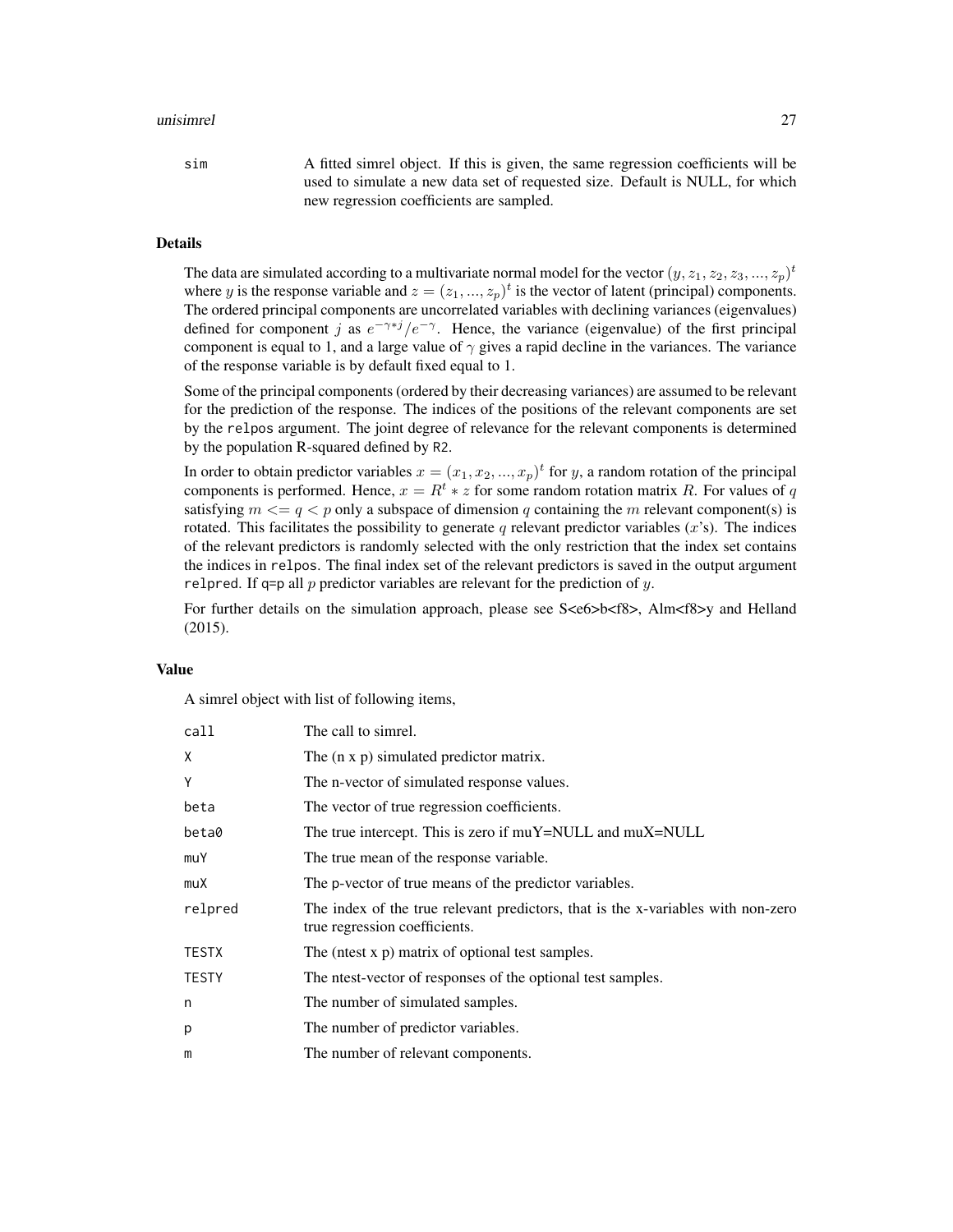| q              | The number of relevant predictors.                                                                                                                                                                                       |
|----------------|--------------------------------------------------------------------------------------------------------------------------------------------------------------------------------------------------------------------------|
| gamma          | The decline parameter in the exponential model for the true eigenvalues.                                                                                                                                                 |
| lambda         | The true eigenvalues of the covariance matrix of the p predictor variables.                                                                                                                                              |
| R <sub>2</sub> | The true R-squared value of the linear model.                                                                                                                                                                            |
| relpos         | The positions of the relevant components.                                                                                                                                                                                |
| minerror       | The minimum achievable prediction error. Also the variance of the noise term<br>in the linear model.                                                                                                                     |
| r              | The sampled correlations between the principal components and the response.                                                                                                                                              |
| Sigma          | The true covariance matrix of $(y, z_1, z_2, , z_p)^t$ .                                                                                                                                                                 |
| Rotation       | The random rotation matrix which is used to achieve the predictor variables as<br>rotations of the latent components. Equals the transposed of the eigenvector-<br>matrix of the covariance matrix of $(x_1, , x_p)^t$ . |
| type           | The type of response generated, either "univariate" as returned from simple, or<br>"bivariate" as returned from simrel2.                                                                                                 |

#### Author(s)

Solve S<e6>b<f8> and Kristian H. Liland

#### References

Helland, I. S. and Alm<f8>y, T., 1994, Comparison of prediction methods when only a few components are relevant, *J. Amer. Statist. Ass.*, 89(426), 583 – 591.

S<e6>b<f8>, S., Alm<f8>y, T. and Helland, I. S., 2015, simrel - A versatile tool for linear model data simulation based on the concept of a relevant subspace and relevant predictors, *Chemometr. Intell. Lab.*(in press),doi:10.1016/j.chemolab.2015.05.012.

```
#Linear model data, large n, small p
mydata \le unisimrel(n = 250, p = 20, q = 5, relpos = c(2, 4), gamma = 0.25, R2 = 0.75)
#Estimating model parameters using ordinary least squares
lmfit <- lm(mydata$Y ~ mydata$X)
summary(lmfit)
#Comparing true with estimated regression coefficients
plot(mydata$beta, lmfit$coef[-1], xlab = "True regression coefficients",
 ylab = "Estimated regression coefficients")
abline(0,1)
#Linear model data, small n, large p
mydata <- unisimrel(n = 50, p = 200, q = 25, relpos = c(2, 4), gamma = 0.25, R2 = 0.8)
#Simulating more samples with identical distribution as previous simulation
mydata2 <- unisimrel(n = 2500, sim = mydata)
```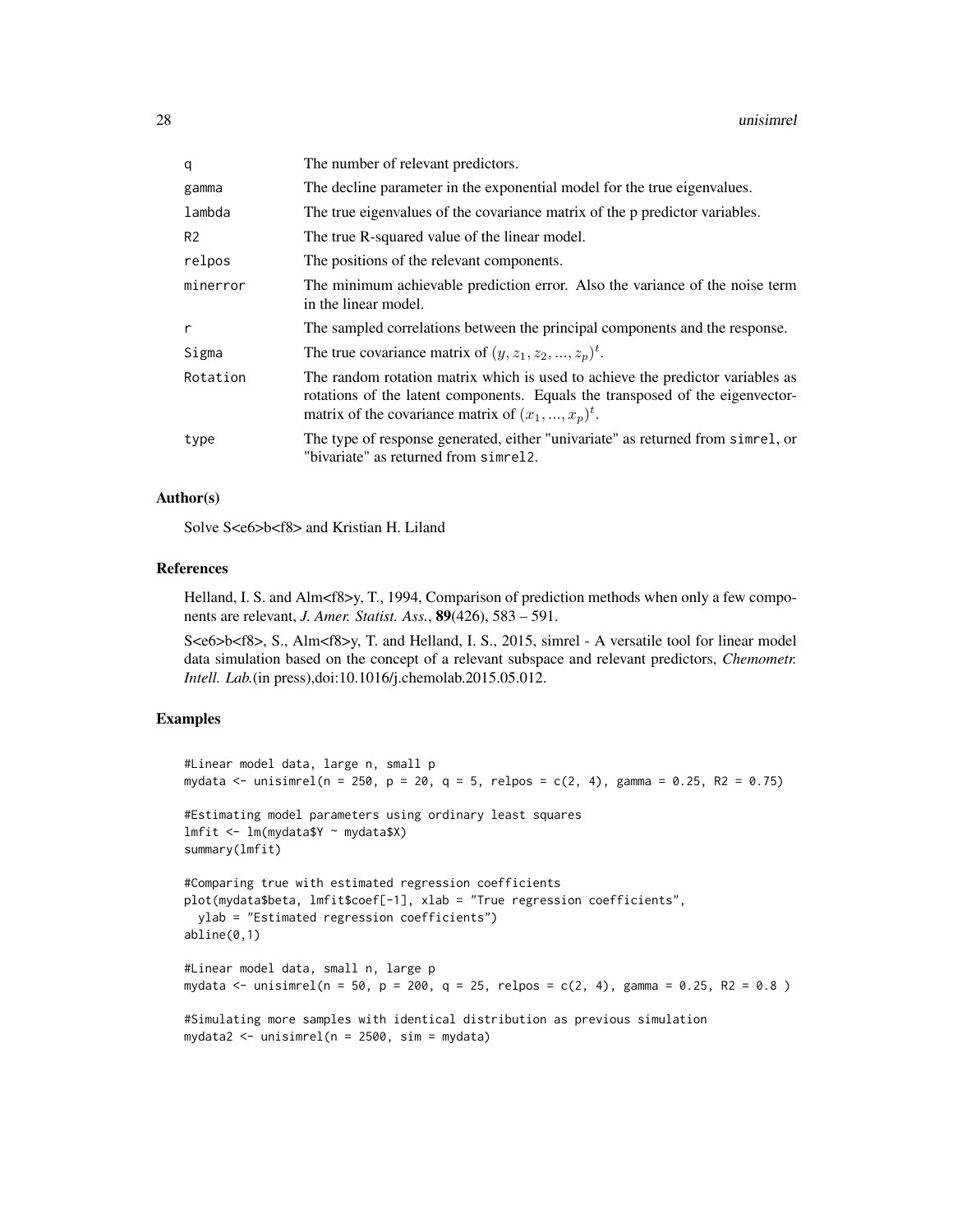#### unisimrel 29

```
#Estimating model parameters using partial least squares regression with
#cross-validation to determine the number of relevant components.
if (requireNamespace("pls", quietly = TRUE)) {
  require(pls)
  plsfit <- plsr(mydata$Y ~ mydata$X, 15, validation = "CV")
  #Validation plot and finding the number of relevant components.
  plot(0:15, c(plsfit$validation$PRESS0, plsfit$validation$PRESS),
    type = "b", xlab = "Components", ylab = "PRESS")
  mincomp <- which(plsfit$validation$PRESS == min(plsfit$validation$PRESS))
  #Comparing true with estimated regression coefficients
  plot(mydata$beta, plsfit$coef[, 1, mincomp], xlab = "True regression coefficients",
   ylab = "Estimated regression coefficients")
  abline(0, 1)
}
```